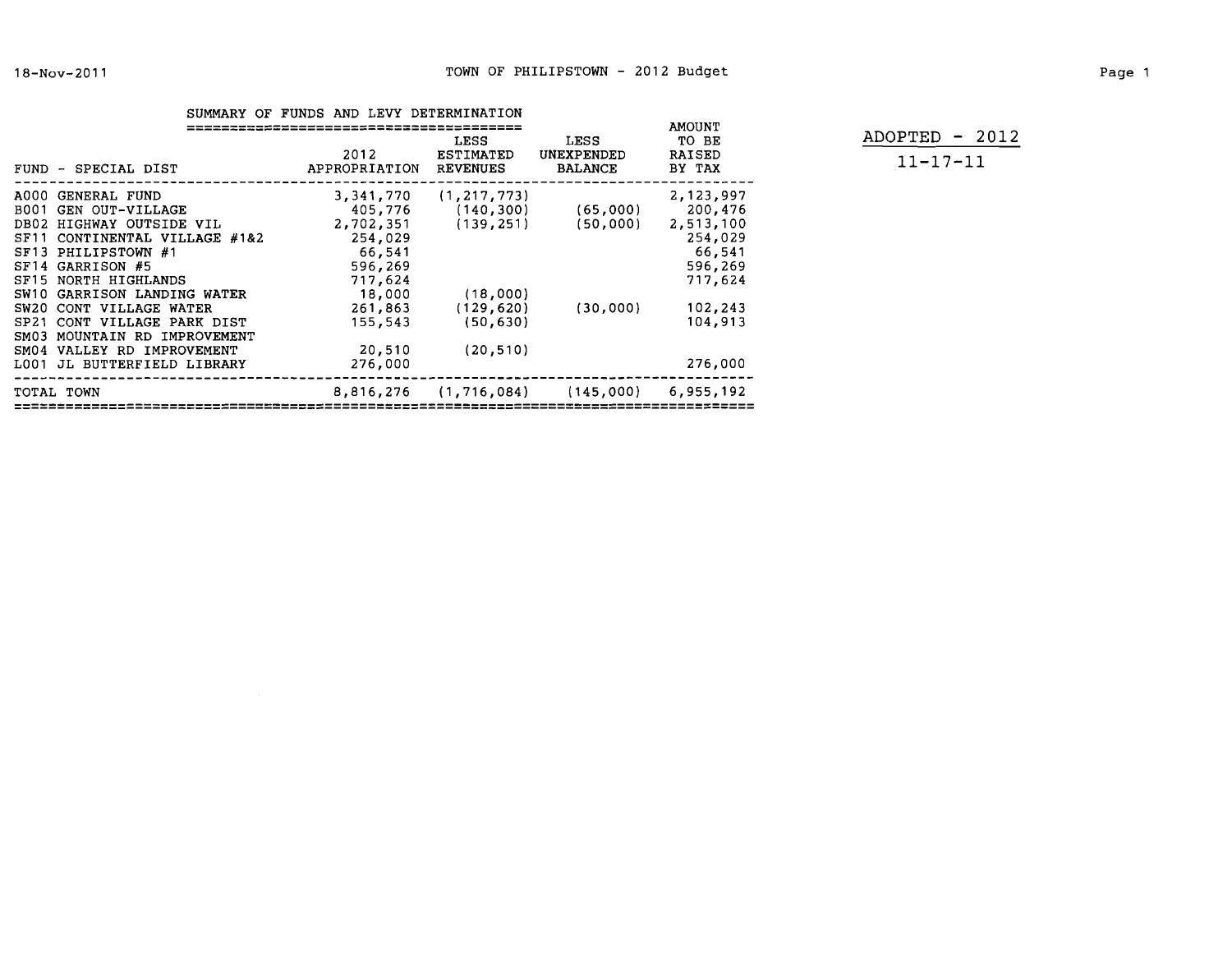|  |  |  |  | 2012 PROPOSED TAX RATE AND CHANGE FROM PREVIOUS YEAR |  |
|--|--|--|--|------------------------------------------------------|--|
|  |  |  |  |                                                      |  |

| <b>FINAL 2011</b><br><b>ASSESSED</b><br>FUND - SPECIAL DIST<br>VALUATION                                                                                                                                                                                                                | 2012<br><b>AMOUNT</b><br>OF LEVY                                         | PROPOSED<br>2012 TAX<br><b>RATE</b>                                              | 2011<br>RATE PER<br>(000)                                                        | % CHANGE<br>FROM 2011                                       |
|-----------------------------------------------------------------------------------------------------------------------------------------------------------------------------------------------------------------------------------------------------------------------------------------|--------------------------------------------------------------------------|----------------------------------------------------------------------------------|----------------------------------------------------------------------------------|-------------------------------------------------------------|
| 1,017,156,177<br>GENERAL TOWNWIDE<br>831,029,990<br>GENERAL OUTSIDE VIL                                                                                                                                                                                                                 | 2,123,997<br>2,713,576                                                   | 2.088172<br>3.265317                                                             | 2.011276<br>3.113294                                                             | 3.82%<br>4.88%                                              |
| 140,931,627<br>SF11 CONT VILLAGE #1<br>39,564,481<br>SF13 PHILIPSTOWN #1<br>SF14 GARRISON #5<br>381, 230, 474<br>286,743,500<br>SF15 NORTH HIGHLANDS<br>93,226,709<br>SW20 CONT VIL WATER<br>111,927,400<br>SP <sub>21</sub><br>CONT VIL P DIST<br>JL BUTTERFIELD 1,017,156,177<br>L001 | 254,029<br>66.541<br>596,269<br>717,624<br>102,243<br>104,913<br>276,000 | 1.802498<br>1.681837<br>1.564064<br>2.502669<br>1.096714<br>0.937331<br>0.271345 | 1.771915<br>1.244529<br>1.539664<br>2.502488<br>1.729580<br>1.046372<br>0.272110 | 1.73%<br>35.14%<br>1.58%<br>0.01%<br>$-36.59%$<br>$-10.42%$ |
| TOTAL TAXES TO BE RAISED                                                                                                                                                                                                                                                                | 6,955,192                                                                |                                                                                  |                                                                                  |                                                             |

## SCHEDULE OF SALARIES OF ELECTED TOWN OFFICERS (ARTICLE 8 OF THE TOWN LAW)

| OFFICER             | 2011<br><b>SALARY</b> | 2012<br><b>SALARY</b> |
|---------------------|-----------------------|-----------------------|
| SUPERVISOR          | 25,000                | 26,000                |
| COUNCILMAN          | 17,000                | 18,000                |
| COUNCILMAN          | 17,000                | 18,000                |
| COUNCILMAN          | 17,000                | 18,000                |
| COUNCILMAN          | 17,000                | 18,000                |
| TOWN JUSTICE        | 22,000                | 23,000                |
| TOWN JUSTICE        | 22,000                | 23,000                |
| TOWN CLERK/TAX COLL | 50,000                | 51,000                |
| SUPT/HIGHWAYS       | 90,000                | 91,000                |
| ASSESSOR/CHAIR      | 16,113                |                       |
| <b>ASSESSOR</b>     | 14,113                |                       |
| <b>ASSESSOR</b>     | 14,113                |                       |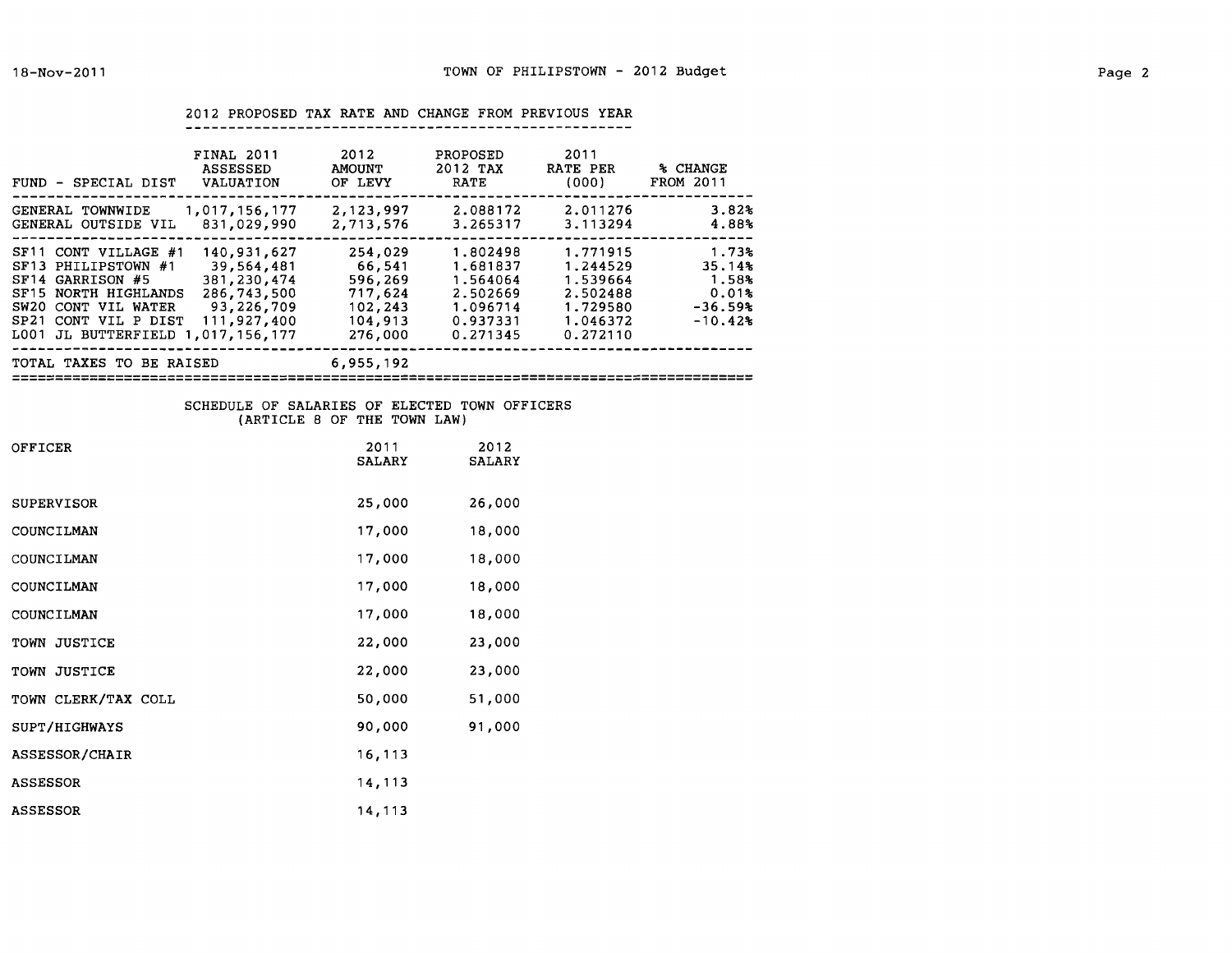$\sim$ 

|                                      |                                                  | 2010             | <b>ADOPTED</b><br>2011 | YTD 2011          | <b>DEPT</b><br>2012 | PRELIM<br>2012    | FINAL<br>2012     | 2012<br>FINAL vs ADOPTED | 2011           |
|--------------------------------------|--------------------------------------------------|------------------|------------------------|-------------------|---------------------|-------------------|-------------------|--------------------------|----------------|
| <b>ACCOUNTS</b>                      | CODE                                             | YE ACTUAL        | <b>BUDGET</b>          | <b>ACTUAL</b>     | <b>BUDGET</b>       | <b>BUDGET</b>     | <b>BUDGET</b>     | \$ CHG                   | % CHG          |
| GENERAL FUND - A00<br>TOWN BOARD     |                                                  |                  |                        |                   |                     |                   |                   |                          | ----           |
| Personal Services<br>Clerk           | $00 - 01 - 1010 - 100$<br>$00 - 01 - 1010 - 102$ | 68,000           | 68,000                 | 57,538            | 68,000              | 68,000            | 72,000            | 4,000                    | 6%             |
| Contractual Exp<br>TOTAL TOWN BOARD  | $00 - 01 - 1010 - 400$<br>1010                   | 50<br>68,050     | 50<br>68,050           | 57,538            | 50<br>68,050        | 50<br>68,050      | 50<br>72,050      | 4,000                    | 6%             |
| <b>JUSTICES</b><br>Personal Services | $00 - 01 - 1110 - 100$                           | 42,900           | 44,000                 | 37,230            | 47,000              | 47,000            | 46,000            | 2,000                    | 5%             |
| Clerk                                | $00 - 01 - 1110 - 101$                           | 33,000           | 35,000                 | 29,615            | 37,000              | 37,000            | 36,000            | 1,000                    | 3%             |
| Clerk<br>Equipment                   | $00 - 01 - 1110 - 102$<br>$00 - 01 - 1110 - 200$ | 11,804           | 27,500                 | 23,269            | 29,500              | 29,500            | 28,500            | 1,000                    | 4%             |
| Contractual Exp<br>TOTAL JUSTICES    | $00 - 01 - 1110 - 400$<br>1110                   | 10,077<br>97,781 | 19,000<br>125,500      | 11,244<br>101,358 | 19,000<br>132,500   | 19,000<br>132,500 | 19,000<br>129,500 | 4,000                    | 3%             |
| <b>SUPERVISOR</b>                    | $00 - 01 - 1220 - 100$                           | 25,000           | 25,000                 | 21,154            | 25,000              | 25,000            | 26,000            |                          |                |
| Personal Services<br>Clerk           | $00 - 01 - 1220 - 101$                           | 44,300           | 46,000                 | 38,923            | 46,000              | 46,000            | 47,000            | 1,000<br>1,000           | $4\%$<br>$2\%$ |
| Secretary<br>Equipment               | $00 - 01 - 1220 - 102$<br>$00 - 01 - 1220 - 200$ | 40,170           | 41,776                 | 35,348            | 41,776              | 41,776            | 42,776            | 1,000                    | 2 <sub>5</sub> |
| Contractual Exp<br>TOTAL SUPERVISOR  | $00 - 01 - 1220 - 400$<br>1220                   | 862<br>110,332   | 1,200<br>113,976       | 1,061<br>96,486   | 1,200<br>113,976    | 1,200<br>113,976  | 1,200<br>116,976  | 3,000                    | 3%             |
| AUDITING                             |                                                  |                  |                        |                   |                     |                   |                   |                          |                |
| Cont Audit<br>Cont Acct              | $00 - 01 - 1320 - 400$<br>$00 - 01 - 1320 - 401$ | 29,050<br>9,150  | 31,000<br>8,500        | 30,000<br>4,250   | 31,000<br>8,500     | 31,000<br>8,500   | 31,000<br>8,500   |                          |                |
| TOTAL AUDITING                       | 1320                                             | 38,200           | 39,500                 | 34,250            | 39,500              | 39,500            | 39,500            |                          |                |
| TAX COLLECTION<br>Personal Services  | $00 - 01 - 1330 - 100$<br>$00 - 01 - 1330 - 200$ | 33,000           | 34,320                 | 29,040            | 35,349              | 35,349            | 35,320            | 1,000                    | 3%             |
| Equipment<br>Contractual Exp         | $00 - 01 - 1330 - 400$                           | 1,575            | 1,500                  | 1,550             | 1,600               | 1,600             | 1,600             | 100                      | $7\%$          |
| TOTAL TAX COLLECT                    | 1330                                             | 34,575           | 35,820                 | 30,590            | 36,949              | 36,949            | 36,920            | 1,100                    | 3%             |
| <b>BUDGET</b><br>Budget Officer      | $00 - 01 - 1340 - 100$                           | 5,000            | 5,000                  | 4,230             | 5,000               | 5,000             | 6,000             | 1,000                    | 20%            |
| Budget Assistant                     | $00 - 01 - 1340 - 101$                           | 8,000            | 8,000                  | 6,769             | 8,000               | 8,000             | 8,000             |                          |                |
| TOTAL BUDGET                         | 1340                                             | 13,000           | 13,000                 | 10,999            | 13,000              | 13,000            | 14,000            | 1,000                    | $8\%$          |
| <b>ASSESSORS</b><br>Clerk            | $00 - 01 - 1355 - 100$                           | 35,020           | 36,420                 | 30,816            | 37,512              | 37,512            | 37,420            | 1,000                    | 3%             |
| Assessors                            | $00 - 01 - 1355 - 101$                           | 44,339           | 44,339                 | 37,517            | 28,000              | 28,000            | 28,000            | (16, 339)                | $-37%$         |
| Clerk P/T                            | $00 - 01 - 1355 - 102$                           | 4,972            | 5,000                  | 4,524             | 5,000               | 5,000             | 5,100             | 100                      | 2 <sub>3</sub> |
| Equipment                            | $00 - 01 - 1355 - 200$                           |                  | 500                    |                   | 500                 | 500               | 500               |                          |                |
| Contractual Exp<br>TOTAL ASSESSORS   | $00 - 01 - 1355 - 400$<br>1355                   | 9,828<br>94,159  | 12,985<br>99,244       | 8,274<br>81,131   | 22,985<br>93,997    | 22,985<br>93,997  | 22,885<br>93,905  | 9,900<br>(5, 339)        | 76%<br>$-5%$   |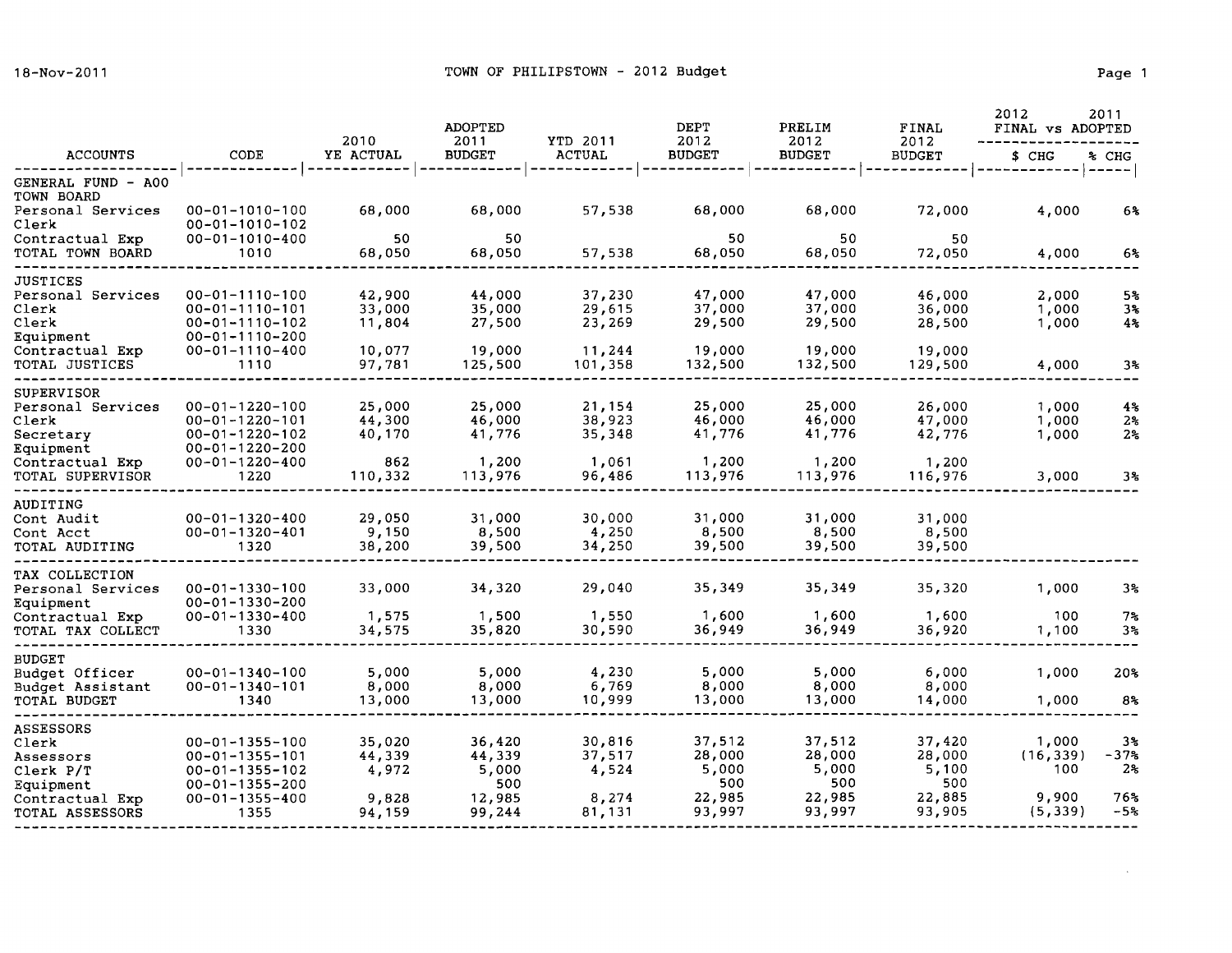|                                                                                                                                                                 |                                                                                                      | 2010                                          | <b>ADOPTED</b><br>2011                                | YTD 2011                                     | DEPT<br>2012                                          | PRELIM<br>2012                                        | FINAL<br>2012                                         | 2012<br>FINAL vs ADOPTED | 2011                       |
|-----------------------------------------------------------------------------------------------------------------------------------------------------------------|------------------------------------------------------------------------------------------------------|-----------------------------------------------|-------------------------------------------------------|----------------------------------------------|-------------------------------------------------------|-------------------------------------------------------|-------------------------------------------------------|--------------------------|----------------------------|
| <b>ACCOUNTS</b>                                                                                                                                                 | CODE                                                                                                 | YE ACTUAL                                     | <b>BUDGET</b>                                         | <b>ACTUAL</b>                                | <b>BUDGET</b>                                         | <b>BUDGET</b>                                         | <b>BUDGET</b>                                         | \$ CHG                   | % CHG                      |
| BD. ASSESSMENT REVIEW<br>Personal Services<br>Contractual Exp<br>TOT ASSESSMENT REV                                                                             | $00 - 01 - 1356 - 100$<br>00-01-1356-400<br>1356                                                     | 1,080<br>1,080                                | 1,325<br>1,325                                        |                                              | 1,325<br>1,325                                        | 1,325<br>1,325                                        | 1,325<br>1,325                                        |                          | $\qquad \qquad - - - - -$  |
| TOWN CLERK<br>Town Clerk/Tax Coll 00-01-1410-100<br>Deputy Town Clerk<br>Grant Administrator 00-01-1410-102<br>Equipment<br>Contractual Exp<br>TOTAL TOWN CLERK | $00 - 01 - 1410 - 101$<br>$00 - 01 - 1410 - 200$<br>$00 - 01 - 1410 - 400$<br>1410                   | 47,700<br>31,000<br>10,000<br>6,182<br>94,882 | 50,000<br>32,240<br>10,000<br>300<br>8,000<br>100,540 | 42,307<br>27,280<br>8,461<br>4,671<br>82,719 | 51,000<br>33,269<br>12,000<br>300<br>8,000<br>104,569 | 51,000<br>33,269<br>12,000<br>300<br>8,000<br>104,569 | 51,000<br>33,240<br>10,000<br>300<br>8,000<br>102,540 | 1,000<br>1,000<br>2,000  | 2%<br>3 <sub>5</sub><br>2% |
| <b>ATTORNEY</b><br>Attorney Services<br>Dep Attorney Serv<br>Equipment<br>Contractual Exp<br>TOTAL ATTORNEY                                                     | $00 - 01 - 1420 - 100$<br>00-01-1420-101<br>$00 - 01 - 1420 - 200$<br>$00 - 01 - 1420 - 400$<br>1420 | 66,000<br>48,818<br>114,818                   | 66,000<br>200<br>55,000<br>121,200                    | 55,846<br>33,215<br>89,061                   | 68,000<br>200<br>55,000<br>123,200                    | 68,000<br>200<br>55,000<br>123,200                    | 67,000<br>200<br>55,000<br>122,200                    | 1,000<br>1,000           | 2 <sub>5</sub><br>1%       |
| <b>ENGINEER</b><br>Personal Services<br>Equipment<br>Contractual Exp<br>TOTAL ENGINEER                                                                          | $00 - 01 - 1440 - 100$<br>$00 - 01 - 1440 - 200$<br>$00 - 01 - 1440 - 400$<br>1440-400               | 1,231<br>1,231                                | 500<br>500                                            | 288<br>288                                   | 500<br>500                                            | 500<br>500                                            | 500<br>500                                            |                          |                            |
| <b>ELECTIONS</b><br>Personal Services<br>Equipment<br>Contractual Exp<br>TOTAL ELECTIONS                                                                        | $00 - 01 - 1450 - 100$<br>$00 - 01 - 1450 - 200$<br>$00 - 01 - 1450 - 400$<br>1450                   |                                               |                                                       |                                              |                                                       |                                                       |                                                       |                          |                            |
| PROP RECS MGT OFF<br>Prop Rec Manager<br>Equipment                                                                                                              | $00 - 01 - 1460 - 100$<br>$00 - 01 - 1460 - 200$<br>$00 - 01 - 1460 - 400$                           | 2,148                                         | 2,200                                                 | 1,776                                        | 2,200                                                 | 2,200                                                 | 2,200                                                 |                          |                            |
| Contractual Exp<br>Fixed Assets Exp<br>TOTAL PR REC MGT OFF                                                                                                     | 00-01-1460-401<br>1460                                                                               | 3,325<br>5,473                                | 3,500<br>5,700                                        | 1,325<br>3,101                               | 3,500<br>5,700                                        | 3,500<br>5,700                                        | 3,500<br>5,700                                        |                          |                            |
| <b>BUILDINGS</b><br>Personal Services<br>Contractual Exp<br>VFW Bldg.<br>Buildings Dome                                                                         | $00 - 01 - 1620 - 100$<br>$00 - 01 - 1620 - 400$<br>$00 - 01 - 1620 - 401$<br>$00 - 01 - 1620 - 402$ | 109,508                                       | 95,000                                                | 77,118                                       | 95,000                                                | 95,000                                                | 95,000                                                |                          |                            |
| TOTAL BUILDINGS                                                                                                                                                 | 1620                                                                                                 | 109,508                                       | 95,000                                                | 77,118                                       | 95,000                                                | 95,000                                                | 95,000                                                |                          |                            |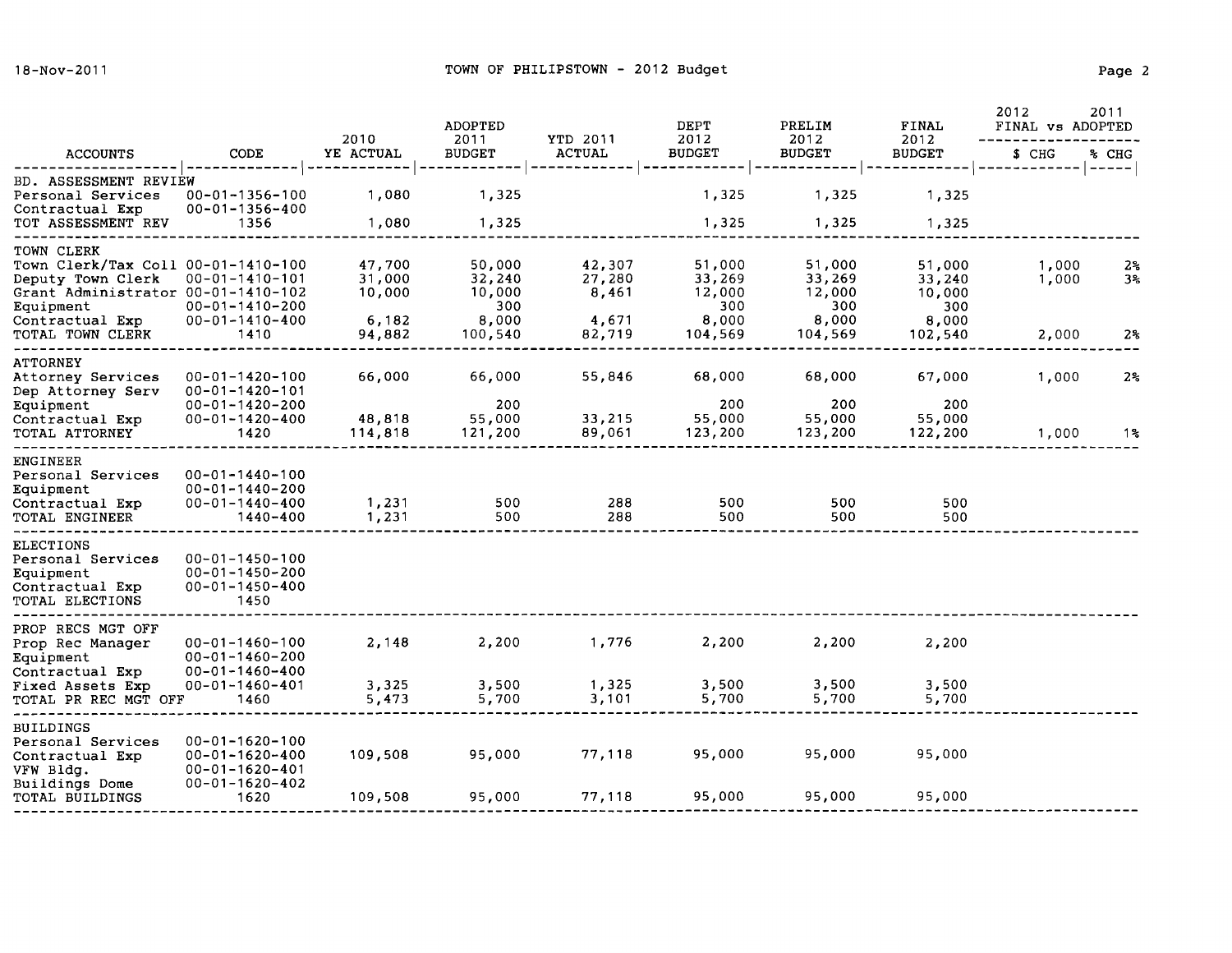|                                                                                                                                                |                                                                            | 2010                              | <b>ADOPTED</b><br>2011                      | YTD 2011                          | DEPT<br>2012                       | PRELIM<br>2012                     | FINAL<br>2012                      | 2012<br>FINAL vs ADOPTED         | 2011                           |
|------------------------------------------------------------------------------------------------------------------------------------------------|----------------------------------------------------------------------------|-----------------------------------|---------------------------------------------|-----------------------------------|------------------------------------|------------------------------------|------------------------------------|----------------------------------|--------------------------------|
| ACCOUNTS                                                                                                                                       | CODE                                                                       | YE ACTUAL                         | <b>BUDGET</b>                               | ACTUAL                            | <b>BUDGET</b>                      | <b>BUDGET</b>                      | <b>BUDGET</b>                      | \$ CHG                           | % CHG                          |
| CENTRAL PRINTING & MAILING<br>Contractual Exp<br>TOT CENT PTNG & MAIL                                                                          | 00-01-1670-400<br>1670                                                     | 10,987<br>10,987                  | 11,000<br>11,000                            | 8,091<br>8,091                    | 11,000<br>11,000                   | 11,000<br>11,000                   | 11,000<br>11,000                   |                                  |                                |
| CENTRAL DATA PROCESSING<br>Contractual Exp<br>TOT CEN DATA PROC                                                                                | $00 - 01 - 1680 - 400$<br>1680                                             | 4,295<br>4,295                    | 4,500<br>4,500                              | 4,201<br>4,201                    | 4,500<br>4,500                     | 4,500<br>4,500                     | 4,500<br>4,500                     |                                  |                                |
| <b>SAFETY</b><br>Safety Coordinator<br>Contractual Exp<br>TOTAL SAFETY                                                                         | $00 - 01 - 1991 - 100$<br>$00 - 01 - 1991 - 400$<br>1991                   | 2,000<br>213<br>2,213             | 2,000<br>250<br>2,250                       | 1,692<br>179<br>1,871             | 2,000<br>250<br>2,250              | 2,000<br>250<br>2,250              | 2,000<br>250<br>2,250              |                                  |                                |
| SPECIAL ITEMS<br>Unallocated Ins<br>Municipal Assoc Dues00-01-1920-400<br>Contingents<br>County Rebate Taxes 00-01-1972-400<br>MTA Payroll Tax | $00 - 01 - 1910 - 400$<br>$00 - 01 - 1990 - 400$<br>$00 - 01 - 1980 - 400$ | 19,892<br>1,200<br>9,911<br>4,462 | 17,500<br>1,200<br>6,000<br>10,000<br>4,736 | 15,226<br>1,350<br>4,574<br>2,163 | 19,000<br>1,350<br>10,000<br>4,736 | 19,000<br>1,350<br>10,000<br>4,736 | 19,000<br>1,350<br>10,000<br>4,485 | 1,500<br>150<br>(6,000)<br>(251) | 9%<br>13%<br>$-100$ %<br>$-5%$ |
| Revaluation<br>TOTAL SPECIAL ITEMS                                                                                                             | $00 - 01 - 1989 - 400$<br>1990                                             | 35,465                            | 39,436                                      | 23,313                            | 35,086                             | 35,086                             | 34,835                             | (4,601)                          | $-12$ s                        |
| TOTAL GENERAL GOVT SUPPORT                                                                                                                     |                                                                            | 836,049                           | 876,541                                     | 702,115                           | 881,102                            | 881,102                            | 882,701                            | 6,160                            | 1%                             |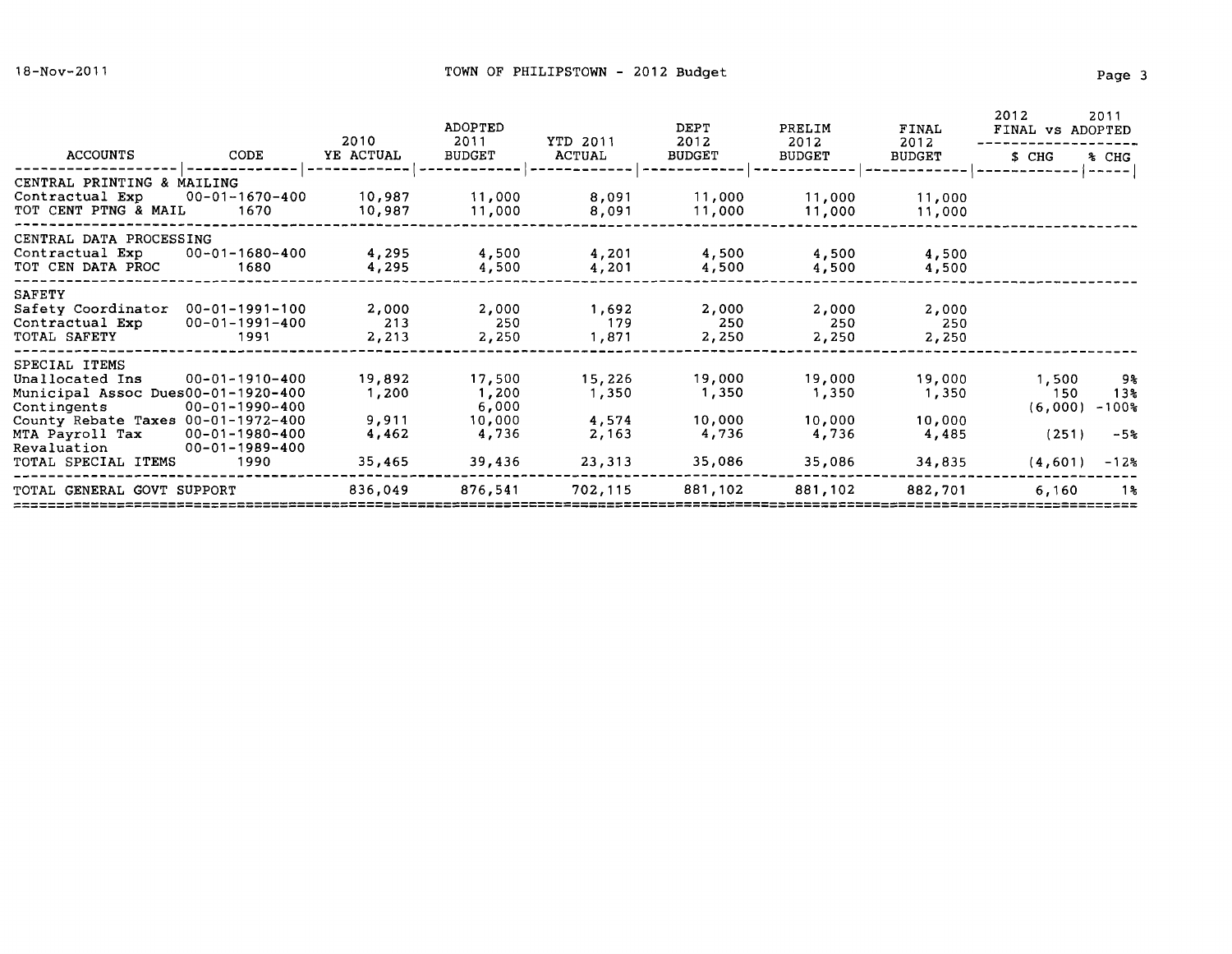|                                                                                                                                                                           |                                                                                                                                                                  | 2010                                                           | <b>ADOPTED</b><br>2011                                  | YTD 2011                                                | <b>DEPT</b><br>2012                                     | PRELIM<br>2012                                          | <b>FINAL</b><br>2012                                    | 2012<br>FINAL vs ADOPTED                  | 2011                                          |
|---------------------------------------------------------------------------------------------------------------------------------------------------------------------------|------------------------------------------------------------------------------------------------------------------------------------------------------------------|----------------------------------------------------------------|---------------------------------------------------------|---------------------------------------------------------|---------------------------------------------------------|---------------------------------------------------------|---------------------------------------------------------|-------------------------------------------|-----------------------------------------------|
| <b>ACCOUNTS</b>                                                                                                                                                           | <b>CODE</b>                                                                                                                                                      | YE ACTUAL                                                      | <b>BUDGET</b>                                           | <b>ACTUAL</b>                                           | <b>BUDGET</b>                                           | <b>BUDGET</b>                                           | <b>BUDGET</b>                                           | \$ CHG                                    | % CHG                                         |
| TRAFFIC CONTROL<br>Personal Services<br>Contractual Exp<br>TOT TRAFFIC CONTROL                                                                                            | $00 - 02 - 3310 - 100$<br>$00 - 02 - 3310 - 400$<br>3310                                                                                                         | 3,830<br>3,830                                                 | 3,500<br>3,500                                          | 2,940<br>2,940                                          | 3,500<br>3,500                                          | 3,500<br>3,500                                          | 3,500<br>3,500                                          |                                           | -----                                         |
| CONTROL OF DOGS<br>Personal Services<br>Contractual Exp<br>TOT CONTROL OF DOGS                                                                                            | $00 - 02 - 3510 - 100$<br>$00 - 02 - 3510 - 400$<br>3510                                                                                                         | 10,000<br>15,067<br>25,067                                     | 10,000<br>10,500<br>20,500                              | 8,461<br>10,570<br>19,031                               | 10,000<br>10,500<br>20,500                              | 10,000<br>10,500<br>20,500                              | 10,000<br>10,500<br>20,500                              |                                           |                                               |
| AMBULANCE SERVICE<br>Philipstown Amb<br>Service Award<br>Garrison Ambulance<br>TOT AMBULANCE SERV                                                                         | $00 - 02 - 4540 - 400$<br>$00 - 02 - 4541 - 401$<br>$00 - 02 - 4541 - 400$                                                                                       | 199,299<br>772<br>112,874<br>312,945                           | 183,356<br>12,960<br>112,874<br>309,190                 | 183,356<br>12,960<br>112,874<br>309,190                 | 183,356<br>15,360<br>115,131<br>313,847                 | 183,356<br>15,360<br>115,131<br>313,847                 | 187,023<br>15,360<br>115,131<br>317,514                 | 3,667<br>2,400<br>2,257<br>8,324          | 2 <sup>o</sup><br>19%<br>2 <sup>o</sup><br>3% |
| TOTAL PUBLIC SAFETY                                                                                                                                                       | 3990                                                                                                                                                             | 341,842                                                        | 333,190                                                 | 331,161                                                 | 337,847                                                 | 337,847                                                 | 341,514                                                 | 8,324                                     | $\mathbf{O}$                                  |
| <b>TRANSPORTATION</b><br>SUPT OF HIGHWAYS<br>Hwy Superintendent<br>Highway Clerk<br>Clerk<br>Hwy Super Asst.<br>FEMA Coordinator<br>Contractual Exp<br>TOTAL SUPT OF HWYS | $00 - 04 - 5010 - 100$<br>$00 - 04 - 5010 - 101$<br>$00 - 04 - 5010 - 102$<br>$00 - 04 - 5010 - 103$<br>$00 - 04 - 5010 - 104$<br>$00 - 04 - 5010 - 400$<br>5010 | 90,000<br>29,423<br>32,000<br>7,245<br>153<br>2,526<br>161,347 | 90,000<br>28,500<br>33,500<br>7,534<br>1,500<br>161,034 | 76,153<br>25,538<br>24,856<br>6,374<br>2,530<br>135,451 | 94,500<br>33,500<br>27,500<br>7,750<br>1,500<br>164,750 | 94,500<br>33,500<br>27,500<br>7,750<br>1,500<br>164,750 | 91,000<br>32,500<br>27,500<br>7,750<br>1,500<br>160,250 | 1,000<br>4,000<br>(6,000)<br>216<br>(784) | 1%<br>14.5<br>$-18%$<br>$3\%$<br>$-05$        |
| TOTAL TRANSPORTATION                                                                                                                                                      | 5132                                                                                                                                                             | 161,347                                                        | 161,034                                                 | 135,451                                                 | 164,750                                                 | 164,750                                                 | 160,250                                                 | (784)                                     | $-0s$                                         |
| VETERANS SERVICES<br>Contractual Exp<br>TOT VETERANS SERVICE                                                                                                              | $00 - 05 - 6510 - 400$<br>6510                                                                                                                                   | 400<br>400                                                     | 400<br>400                                              |                                                         | 400<br>400                                              | 400<br>400                                              | 400<br>400                                              |                                           |                                               |
| PROGRAMS FOR AGING<br>Personal Services<br>OFA Driver<br>Contractual Exp<br>TOT PROG FOR AGING                                                                            | $00 - 05 - 6772 - 100$<br>$00 - 05 - 6772 - 101$<br>$00 - 05 - 6772 - 400$<br>6772                                                                               | 15,000<br>8,790<br>23,790                                      | 15,000<br>9,000<br>24,000                               | 7,350<br>7,350                                          | 15,000<br>10,000<br>25,000                              | 15,000<br>10,000<br>25,000                              | 15,000<br>10,000<br>25,000                              | 1,000<br>1,000                            | $4\%$<br>4%                                   |
| TOTAL ECON ASSIST                                                                                                                                                         | 6772                                                                                                                                                             | 24,190                                                         | 24,400                                                  | 7,350                                                   | 25,400                                                  | 25,400                                                  | 25,400                                                  | 1,000                                     | 0                                             |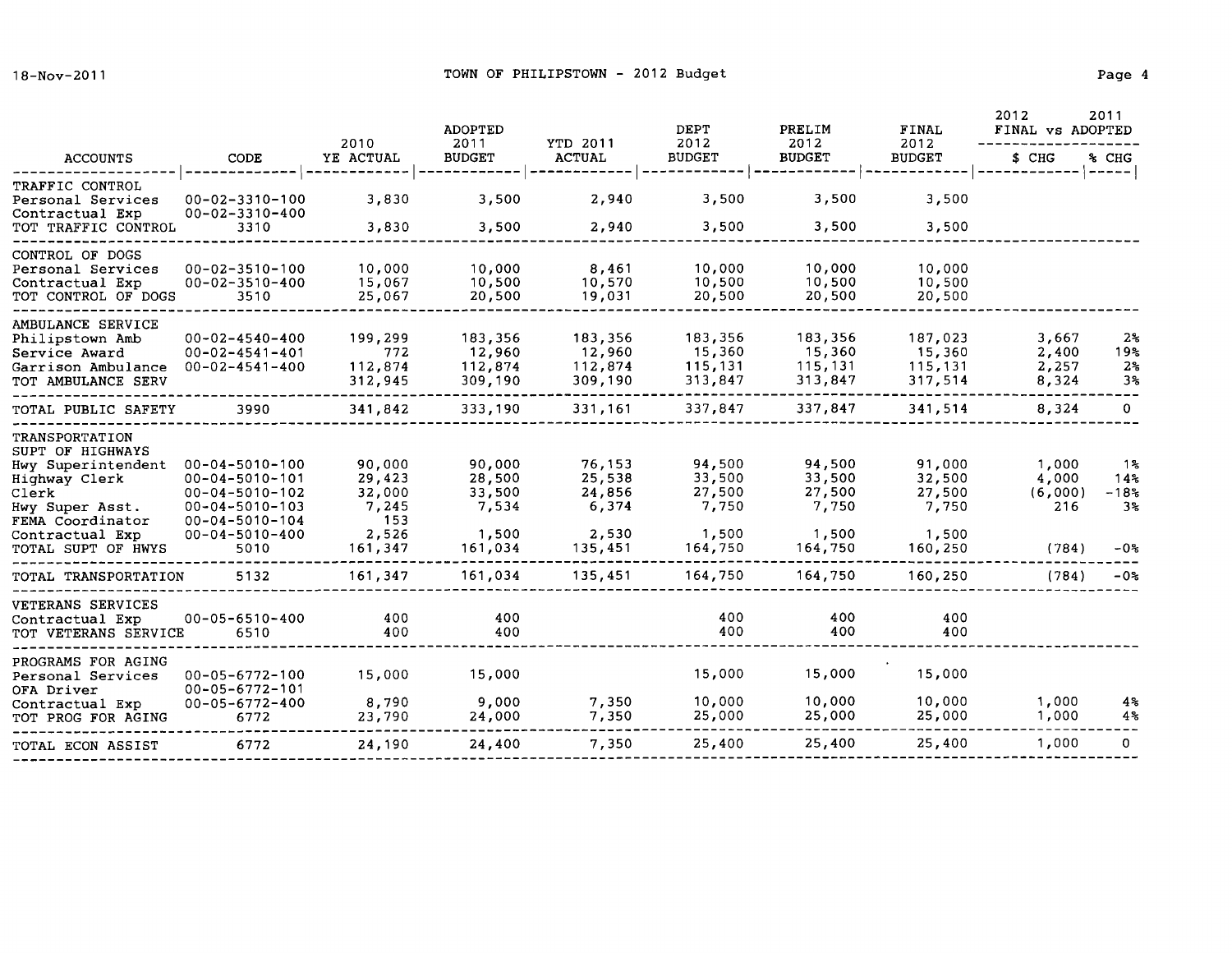|                                 |                                                  | 2010      | <b>ADOPTED</b><br>2011 | YTD 2011      | DEPT<br>2012  | PRELIM<br>2012 | FINAL<br>2012 | 2012<br>FINAL vs ADOPTED | 2011                       |
|---------------------------------|--------------------------------------------------|-----------|------------------------|---------------|---------------|----------------|---------------|--------------------------|----------------------------|
| <b>ACCOUNTS</b>                 | CODE                                             | YE ACTUAL | <b>BUDGET</b>          | <b>ACTUAL</b> | <b>BUDGET</b> | <b>BUDGET</b>  | <b>BUDGET</b> | \$ CHG                   | % CHG<br>$\qquad \qquad -$ |
| <b>RECREATION</b>               |                                                  |           |                        |               |               |                |               |                          |                            |
| Personal Services               | $00 - 06 - 7020 - 100$                           | 337,601   | 325,000                | 300,380       | 332,747       | 332,747        | 332,747       | 7,747                    | $2\%$                      |
| Director                        | $00 - 06 - 7020 - 101$                           |           |                        |               |               |                |               |                          |                            |
| Typist                          | $00 - 06 - 7020 - 102$                           |           |                        |               |               |                |               |                          |                            |
| Clerk                           | $00 - 06 - 7020 - 103$                           | 36,050    | 39,050                 | 33,042        | 40,750        | 40,750         | 40,050        | 1,000                    | 3%                         |
| Comm Sec                        | $00 - 06 - 7020 - 104$                           |           |                        |               |               |                |               |                          |                            |
| Rec Attendant                   | $00 - 06 - 7020 - 106$                           | 31,000    |                        |               |               |                |               |                          |                            |
| Director Rec&Parks              | $00 - 06 - 7020 - 107$                           | 55,000    | 57,000                 | 48,230        | 59,500        | 59,500         | 58,000        | 1,000                    | 2 <sub>5</sub>             |
| Bld&Gnds Supervisor             | $00 - 06 - 7020 - 108$                           | 49,000    | 50,960                 | 43,120        | 53,250        | 53,250         | 51,960        | 1,000                    | 2 <sub>5</sub>             |
| Account Clerk                   | $00 - 06 - 7020 - 109$                           | 31,800    | 33,300                 | 28,176        | 34,750        | 34,750         | 34,300        | 1,000                    | 3 <sup>2</sup>             |
| Rec Leader                      | $00 - 06 - 7020 - 110$                           | 33,000    | 36,000                 | 30,461        | 37,600        | 37,600         | 37,000        | 1,000                    | 3 <sup>8</sup>             |
| Rec Attendant                   | $00 - 06 - 7020 - 111$                           | 19,615    | 31,200                 | 26,400        | 32,500        | 32,500         | 32,200        | 1,000                    | $3\%$                      |
| Equipment                       | $00 - 06 - 7020 - 200$                           |           | 5,500                  | 673           | 5,500         | 5,500          | 5,500         |                          |                            |
| Contractual Exp                 | $00 - 06 - 7020 - 400$                           | 299,367   | 331,217                | 216,866       | 358,345       | 358,345        | 338,000       | 6,783                    | 2 <sub>5</sub>             |
| Bldgs and Fields<br>TOT REC ADM | $00 - 06 - 7020 - 401$                           |           |                        |               |               |                |               |                          |                            |
|                                 | 7020                                             | 892,433   | 909,227                | 727,348       | 954,942       | 954,942        | 929,757       | 20,530                   | 2 <sub>5</sub>             |
| LIBRARY                         |                                                  |           |                        |               |               |                |               |                          |                            |
| A. & H. Fish                    | $00 - 06 - 7410 - 401$                           | 15,000    | 10,000                 | 10,000        | 10,000        | 10,000         | 10,000        |                          |                            |
| TOTAL LIBRARY                   | 7410                                             | 15,000    | 10,000                 | 10,000        | 10,000        | 10,000         | 10,000        |                          |                            |
|                                 |                                                  |           |                        |               |               |                |               |                          |                            |
| TOWN HISTORIAN                  |                                                  | 55        | 100                    | 62            | 100           | 100            | 100           |                          |                            |
| Contractual Exp                 | $00 - 06 - 7510 - 400$                           |           | 5,000                  |               |               |                |               |                          |                            |
| PCHS & FSM                      | $00 - 06 - 7510 - 401$<br>$00 - 06 - 7510 - 402$ | 15,000    |                        | 5,000         | 5,000         | 5,000          | 5,000         |                          |                            |
| OLR Chapel<br>TOTAL TOWN HIST   |                                                  | 15,055    | 5,100                  | 5,062         | 5,100         | 5,100          | 5,100         |                          |                            |
|                                 |                                                  |           |                        |               |               |                |               |                          |                            |
| <b>CELEBRATIONS</b>             |                                                  |           |                        |               |               |                |               |                          |                            |
| Contractual Exp                 | $00 - 06 - 7550 - 400$                           | 300       | 500                    | 700           | 500           | 500            | 500           |                          |                            |
| TOTAL CELEBRATIONS              | 7550                                             | 300       | 500                    | 700           | 500           | 500            | 500           |                          |                            |
| TOTAL CULTURE - REC             | 7550                                             | 922,788   | 924,827                | 743,110       | 970,542       | 970,542        | 945,357       | 20,530                   | 2 <sub>5</sub>             |
|                                 |                                                  |           |                        |               |               |                |               |                          |                            |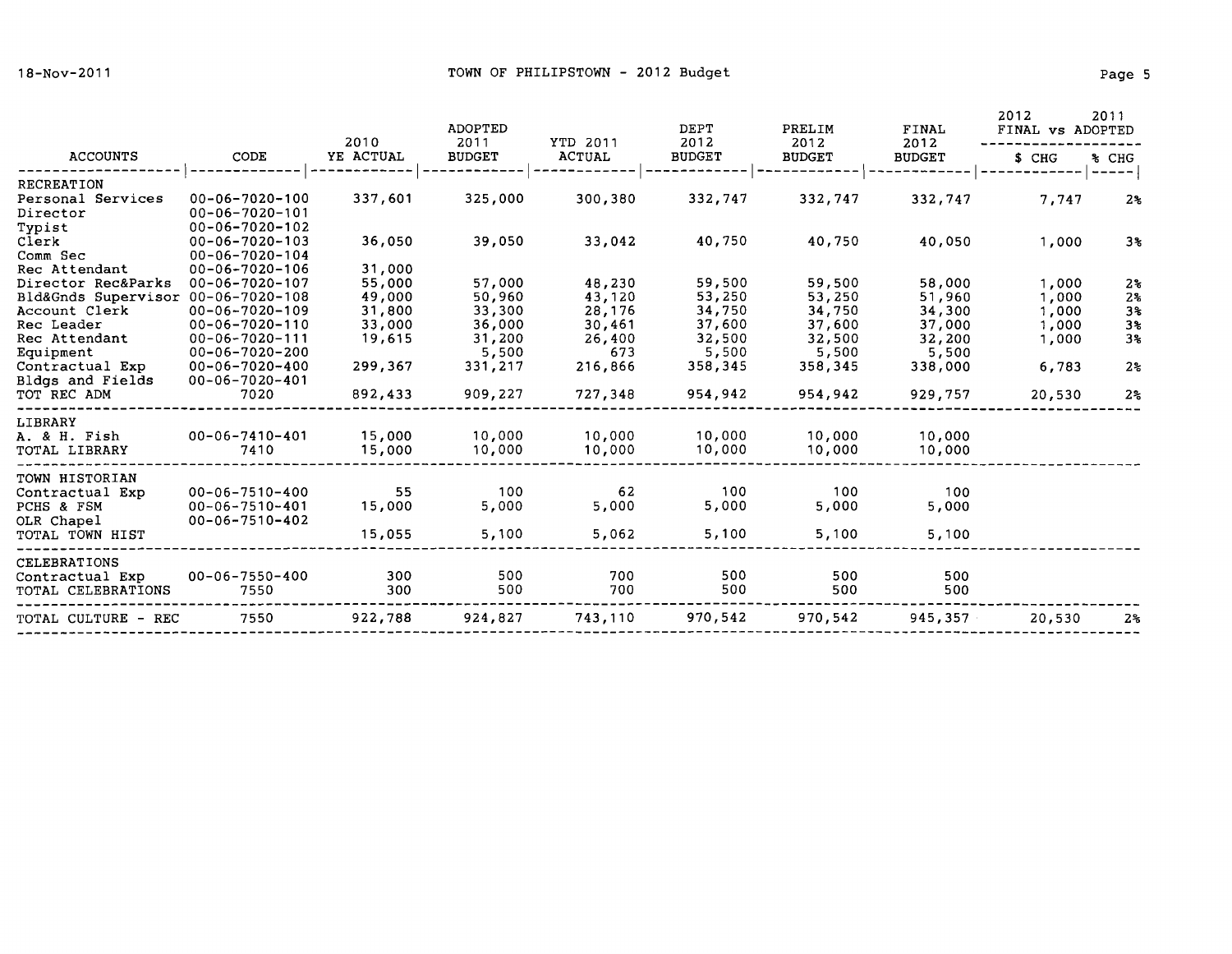|                                                                      |                                                                            | 2010                        | ADOPTED<br>2011             | <b>YTD 2011</b>            | DEPT<br>2012                 | PRELIM<br>2012               | FINAL<br>2012                | 2012<br>FINAL vs ADOPTED   | 2011                            |
|----------------------------------------------------------------------|----------------------------------------------------------------------------|-----------------------------|-----------------------------|----------------------------|------------------------------|------------------------------|------------------------------|----------------------------|---------------------------------|
| <b>ACCOUNTS</b>                                                      | CODE                                                                       | YE ACTUAL                   | <b>BUDGET</b>               | <b>ACTUAL</b>              | <b>BUDGET</b>                | <b>BUDGET</b>                | <b>BUDGET</b>                | \$ CHG                     | % CHG                           |
| HOME AND COMMUNITY SERVICES<br>REFUSE AND GARBAGE                    |                                                                            |                             |                             |                            |                              |                              |                              |                            |                                 |
| Personal Services<br>Superintendent                                  | $00 - 07 - 8160 - 100$<br>$00 - 07 - 8160 - 101$                           | 4,155                       | 7,000                       | 6,623                      | 7,000                        | 7,000                        | 7,000                        |                            |                                 |
| Contractual Exp<br>TOT REFUSE & GARBAGE                              | $00 - 07 - 8160 - 400$<br>8160                                             | 28,747<br>32,902            | 18,000<br>25,000            | 163<br>6,786               | 18,000<br>25,000             | 18,000<br>25,000             | 18,000<br>25,000             |                            |                                 |
| CEMETERIES                                                           |                                                                            |                             |                             |                            |                              |                              |                              |                            |                                 |
| Contractual Exp<br>TOTAL CEMETERIES                                  | 00-07-8810-400<br>8810                                                     | 2,974<br>2,974              | 3,000<br>3,000              | 2,940<br>2,940             | 3,000<br>3,000               | 3,000<br>3,000               | 3,000<br>3,000               |                            |                                 |
| TOTAL HOME & COMM SERVICES                                           |                                                                            | 35,876                      | 28,000                      | 9,726                      | 28,000                       | 28,000                       | 28,000                       |                            |                                 |
| UNDISTRIBUTED<br>EMPLOYEE BENEFITS                                   |                                                                            |                             |                             |                            |                              |                              |                              |                            |                                 |
| State Retirement<br>Social Security<br>Workman's Comp                | $00 - 08 - 9010 - 800$<br>$00 - 08 - 9030 - 800$<br>$00 - 08 - 9040 - 800$ | 55,722<br>101,472<br>16,257 | 74,000<br>101,093<br>20,716 | 74,000<br>92,280<br>20,716 | 126,420<br>104,240<br>20,716 | 126,420<br>104,240<br>20,716 | 126,420<br>100,921<br>20,716 | 52,420<br>(172)            | 71%<br>$-08$                    |
| Unemployment Ins<br>Disability Ins                                   | $00 - 08 - 9050 - 800$<br>$00 - 08 - 9055 - 800$                           | 10,479                      | 4,000<br>1,500              |                            | 3,000<br>1,500               | 3,000<br>1,500               | 3,000<br>1,500               | (1,000)                    | $-25%$                          |
| Medical Insurance<br>Dental Insurance                                | $00 - 08 - 9060 - 800$<br>$00 - 08 - 9060 - 801$                           | 430,757<br>23,632           | 479,000                     | 396,565                    | 520,165                      | 520,165                      | 548,000                      | 69,000                     | 14 <sup>°</sup>                 |
| TOT EMPLOYEE BENEFIT                                                 | 9000                                                                       | 638,319                     | 680,309                     | 583,561                    | 776,041                      | 776,041                      | 800,557                      | 120,248                    | 18 <sup>2</sup>                 |
| DEBT SERVICE<br>Principal/D.House<br>Interest<br>Principal/Rec Rd    | $00 - 09 - 9730 - 602$<br>$00 - 09 - 9730 - 702$<br>$00 - 09 - 9730 - 603$ | 30,337<br>11,522<br>57,430  | 30,337<br>9,883<br>57,430   | 30,337<br>9,883<br>57,430  | 30,338<br>8,245<br>57,431    | 30,338<br>8,245<br>57,431    | 30,338<br>8,245<br>57,431    | (1,638)                    | 0%<br>$-17%$<br>0%              |
| Interest<br>Principal/Rec Roof<br>Interest                           | 00-09-9730-703<br>$00 - 09 - 9730 - 604$<br>$00 - 09 - 9730 - 704$         | 5,372<br>12,715             | 7,288<br>29,870<br>10,725   | 7,288<br>29,870<br>10,725  | 4,859<br>29,330<br>10,194    | 4,859<br>29,330<br>10,194    | 4,859<br>29,330<br>10,194    | (2, 429)<br>(540)<br>(531) | $-33$ %<br>$-28$<br>$-5%$       |
| Principal/Rec Alarm 00-09-9730-605<br>Interest<br>TOTAL DEBT SERVICE | $00 - 09 - 9730 - 705$                                                     | 117,376                     | 2,000<br>2,074<br>149,607   | 2,000<br>2,074<br>149,607  | 15,570<br>2,024<br>157,991   | 15,570<br>2,024<br>157,991   | 15,570<br>2,024<br>157,991   | 13,570<br>(50)<br>8,384    | 679%<br>$-2o$<br>6 <sup>°</sup> |
| TOT GENERAL FUND APPROP - A00                                        |                                                                            | 3,077,787                   | 3,177,908                   | 2,662,081                  | 3, 341, 673                  | 3, 341, 673                  | 3,341,770                    | 163,862                    | 5%                              |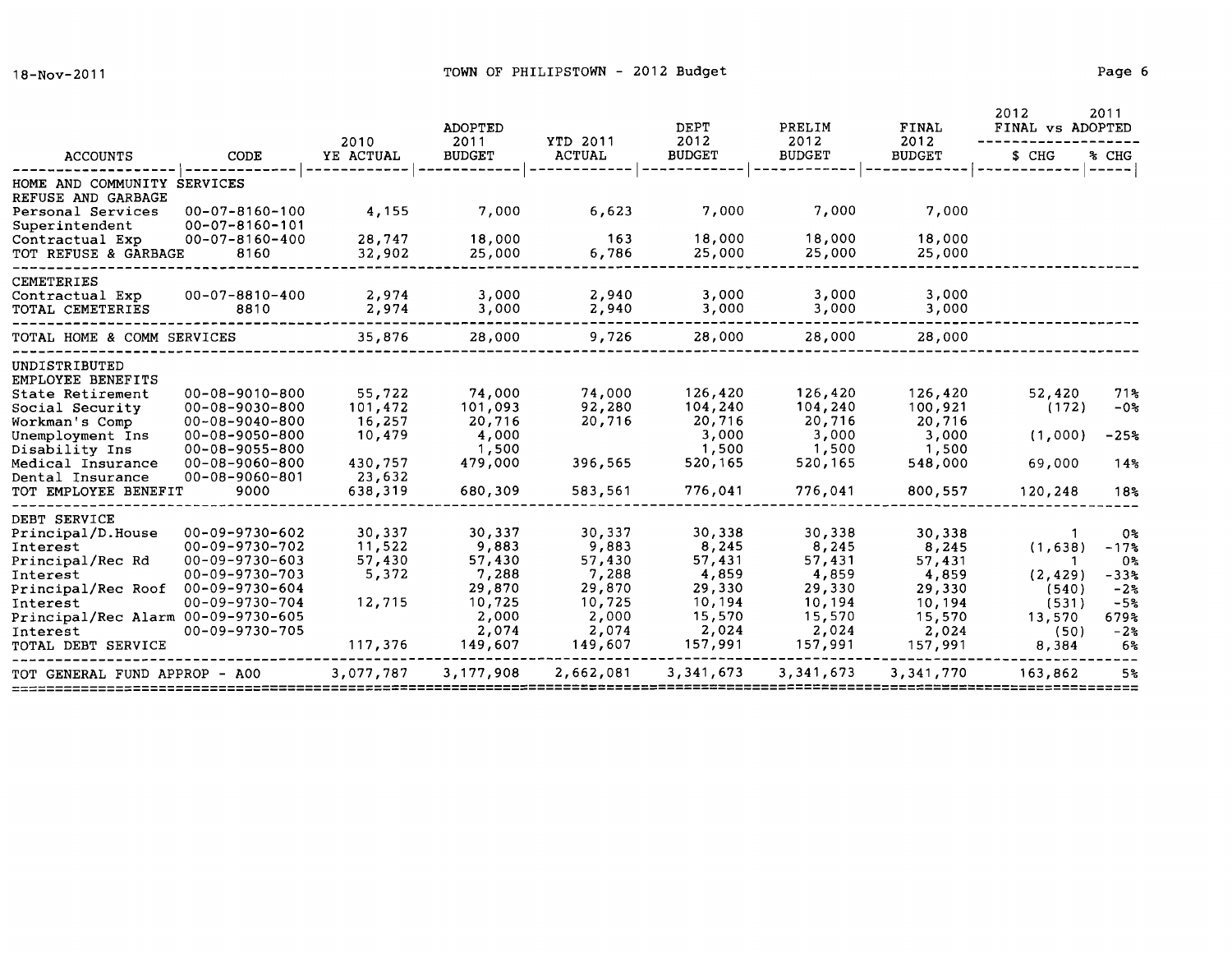$\sim 10^{-1}$ 

|                             |             | 2010      | <b>ADOPTED</b><br>2011 | YTD 2011      | DEPT<br>2012  | PRELIM<br>2012 | FINAL<br>2012 | 2012<br>FINAL vs ADOPTED | 2011                |
|-----------------------------|-------------|-----------|------------------------|---------------|---------------|----------------|---------------|--------------------------|---------------------|
| <b>ACCOUNTS</b>             | CODE        | YE ACTUAL | <b>BUDGET</b>          | <b>ACTUAL</b> | <b>BUDGET</b> | <b>BUDGET</b>  | <b>BUDGET</b> | S CHG                    | % CHG               |
| <b>REVENUES</b>             |             |           |                        |               |               |                |               |                          | .                   |
| A00 GENERAL FUND            |             |           |                        |               |               |                |               |                          |                     |
| Other Pay/Lieu Tax          | $00 - 1081$ |           |                        |               |               |                |               |                          |                     |
| Int & Pen on Taxes          | $00 - 1090$ | 29,227    | 30,000                 | 28,081        | 30,000        | 30,000         | 30,000        |                          |                     |
| Cable TV                    | $00 - 1170$ | 115,116   | 105,000                | 41,325        | 110,000       | 110,000        | 115,000       | 10,000                   | 10%                 |
| Tax Collection Fees 00-1232 |             | 260       | 300                    | 142           | 300           | 300            | 300           |                          |                     |
| Clerk Fees                  | $00 - 1255$ | 4,701     | 7,000                  | 4,569         | 6,250         | 6,250          | 6,250         | (750)                    | $-11$ $\frac{1}{6}$ |
| Park & Rec Fees             | $00 - 2001$ | 596,172   | 588,763                | 537,908       | 604,803       | 604,803        | 604,803       | 16,040                   | 3%                  |
| Putnam Arts Council 00-2089 |             |           |                        |               |               |                |               |                          |                     |
| Refuse & Garbage Chg00-2130 |             |           | 8,000                  | 4,886         | 7,000         | 7,000          | 7,000         | (1,000)                  | $-13%$              |
| Putnam Co Cemeteries00-2189 |             | 1,745     | 2,500                  |               | 1,700         | 1,700          | 1,700         | (800)                    | $-32%$              |
| Bank Interest               | $00 - 2401$ | 3,071     | 3,000                  | 2,266         | 3,000         | 3,000          | 3,000         |                          |                     |
| Rental Real Prop            | $00 - 2410$ | 100       | 300                    |               | 300           | 300            | 300           |                          |                     |
| Dog Licenses                | $00 - 2544$ |           | 3,500                  | 3,107         | 3,600         | 3,600          | 3,600         | 100                      | $3*$                |
| Fines/Forf Bail             | $00 - 2610$ | 55,734    | 95,000                 | 54,248        | 70,000        | 70,000         | 115,000       | 20,000                   | 21%                 |
| Gifts and Donations 00-2705 |             | 13,406    |                        |               |               |                |               |                          |                     |
| P.C. Youth/Disabled 00-2770 |             |           |                        |               |               |                |               |                          |                     |
| Miscellaneous               | $00 - 2771$ |           | 2,000                  |               | 2,000         | 2,000          | 2,000         |                          |                     |
| NYS Per Capita              | $00 - 3001$ | 34,510    | 34,510                 | 33,820        | 33,820        | 33,820         | 33,820        | (690)                    | $-2\epsilon$        |
| NYS Mortgage Tax            | $00 - 3005$ | 248,808   | 250,000                | 170,019       | 350,000       | 350,000        | 290,000       | 40,000                   | 16 <sub>8</sub>     |
| SARA - Records Ret          | $00 - 3060$ |           |                        |               |               |                |               |                          |                     |
| NYS Real Prop/STAR          | 00-3089     | 926       | 4,000                  |               | 1,000         | 1,000          | 1,000         | (3,000)                  | $-75%$              |
| State Bldgs Grant           | $00 - 3098$ |           |                        |               |               |                |               |                          |                     |
| Programs for Aging          | $00 - 3772$ |           |                        |               |               |                |               |                          |                     |
| Youth Programs              | 00-3820     | 3,880     | 4,000                  |               | 4,000         | 4,000          | 4,000         |                          |                     |
| TOTAL GENERAL FUND          |             | 1,107,656 | 1,137,873              | 880,371       | 1,227,773     | 1,227,773      | 1,217,773     | 79,900                   | $7\,$               |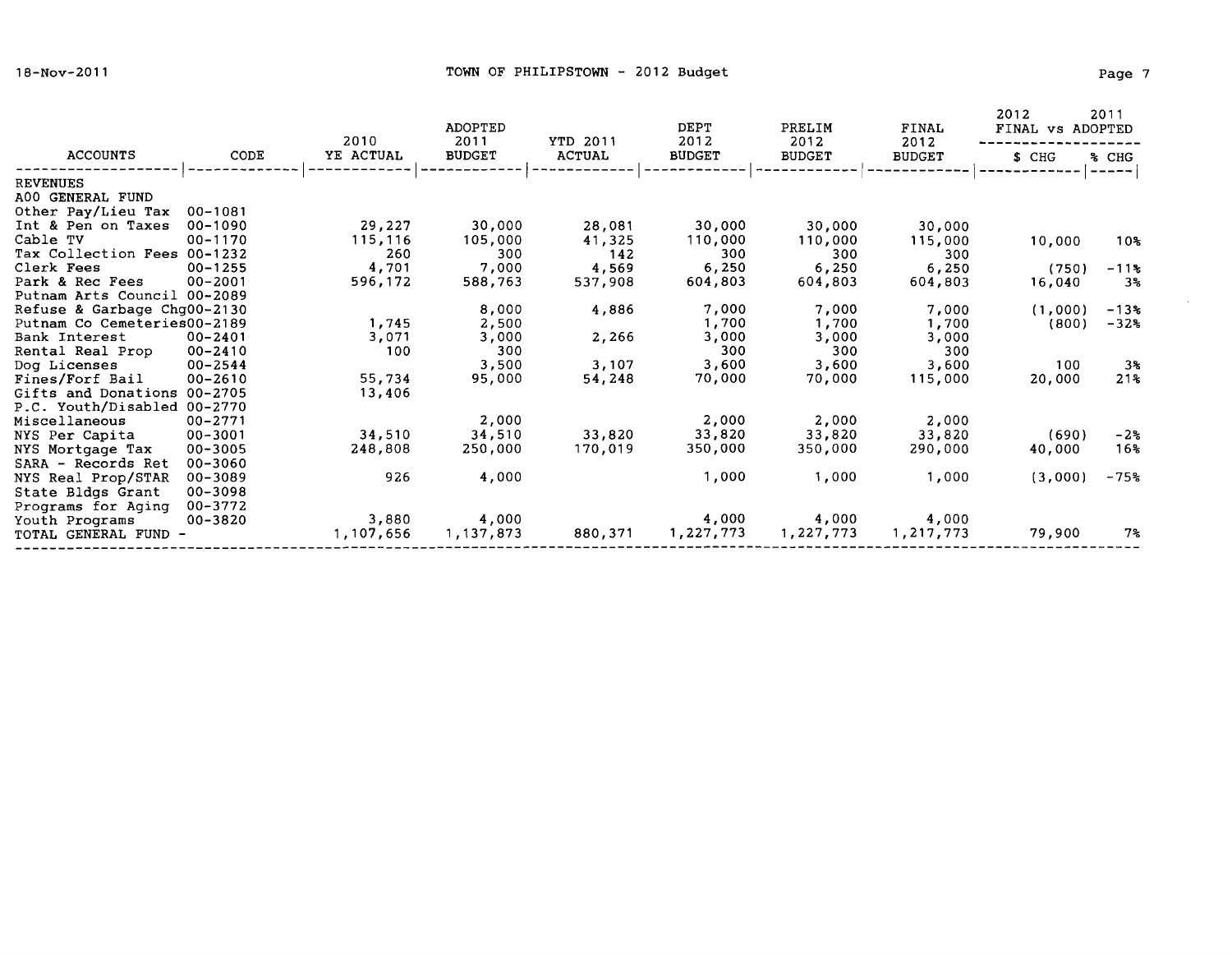$\sim 10^{11}$ 

|                                                                                           |                                                          | 2010                      | <b>ADOPTED</b><br>2011     | YTD 2011                   | <b>DEPT</b><br>2012        | PRELIM<br>2012             | FINAL<br>2012              | 2012<br>FINAL VS ADOPTED | 2011                       |
|-------------------------------------------------------------------------------------------|----------------------------------------------------------|---------------------------|----------------------------|----------------------------|----------------------------|----------------------------|----------------------------|--------------------------|----------------------------|
| <b>ACCOUNTS</b>                                                                           | CODE                                                     | YE ACTUAL                 | <b>BUDGET</b>              | <b>ACTUAL</b>              | <b>BUDGET</b>              | <b>BUDGET</b>              | <b>BUDGET</b>              | \$ CHG                   | % CHG<br>-----             |
| B01 GENERAL OUTSIDE VILLAGE<br>GENERAL GOVT SUPPORT                                       |                                                          |                           |                            |                            |                            |                            |                            |                          |                            |
| Codification<br>MTA Payroll Tax                                                           | $01 - 01 - 1670 - 400$<br>$01 - 01 - 1980 - 400$         | 7,582<br>469              | 5,000<br>622               | 1,243<br>232               | 5,000<br>622               | 5,000<br>622               | 5,000<br>622               |                          |                            |
| Contingent<br>Law Enforcement<br>TOTAL GOVT SUPPORT                                       | $01 - 01 - 1990 - 400$<br>$01 - 01 - 3120 - 400$         | 6,000<br>14,051           | 5,622                      | 1,475                      | 5,622                      | 5,622                      | 5,622                      |                          |                            |
| CODE ADMINISTRATION                                                                       |                                                          |                           |                            |                            |                            |                            |                            |                          |                            |
| Administrator<br>Personal Serv Clerk 01-02-3620-101<br>Deputy Administrator01-02-3620-102 | $01 - 02 - 3620 - 100$                                   | 51,620<br>35,000<br>5,346 | 52,000<br>36,400<br>13,000 | 44,000<br>30,800<br>10,576 | 54,080<br>37,856<br>13,520 | 54,080<br>37,856<br>13,520 | 54,000<br>37,400<br>14,000 | 2,000<br>1,000<br>1,000  | 4%<br>3 <sub>3</sub><br>8% |
| Personal Serv Clerk 01-02-3620-103<br>Fire Marshall<br>Fire Clerk                         | $01 - 02 - 3620 - 104$<br>$01 - 02 - 3620 - 105$         | 3,035<br>2,850            | 5,000<br>3,000             | 2,821<br>600               | 5,200<br>3,000             | 5,200<br>3,000             | 6,000                      | 1,000<br>$(3,000)$ -100% | 20%                        |
| Equipment<br>Contractual Exp                                                              | $01 - 02 - 3620 - 200$<br>$01 - 02 - 3620 - 400$         | 3,029<br>7,624            | 8,650                      | 7,258                      | 8,800                      | 8,800                      | 8,800                      | 150                      | $2\,$                      |
| TOTAL BLDG INSPEC                                                                         | 3620                                                     | 108,504                   | 118,050                    | 96,055                     | 122,456                    | 122,456                    | 120,200                    | 2,150                    | $2\,$                      |
| REG VITAL STATISTICSS<br>Contractual Exp<br>TOTAL REG VIT STAT                            | $01 - 02 - 4020 - 400$<br>4020                           | 1,000<br>1,000            |                            |                            |                            |                            |                            |                          |                            |
| LIBRARY<br>Contractual Exp<br>TOTAL LIBRARY                                               | $01 - 06 - 7410 - 400$<br>7410                           |                           |                            |                            |                            |                            |                            |                          |                            |
| ZONING<br>Personal Services<br>Personal Serv Clerk 01-07-8010-101                         | $01 - 07 - 8010 - 100$<br>$01 - 07 - 8010 - 200$         | 13,000<br>9,270           | 13,000<br>17,000           | 9,750<br>6,210             | 13,000<br>17,000           | 13,000<br>17,000           | 13,000<br>15,000           | (2,000)                  | $-12%$                     |
| Equipment<br>Contractual Exp<br>TOTAL ZONING                                              | $01 - 07 - 8010 - 400$<br>8010                           | 457<br>22,727             | 1,500<br>31,500            | 288<br>16,248              | 1,500<br>31,500            | 1,500<br>31,500            | 1,500<br>29,500            | (2,000)                  | -6%                        |
| PLANNING<br>Personal Services                                                             | $01 - 07 - 8020 - 100$                                   | 8,752                     | 10,357                     | 5,028                      | 8,560                      | 8,560                      | 8,560                      | (1, 797)                 | $-17$ %                    |
| Personal Serv Clerk 01-07-8020-101<br>Equipment                                           | $01 - 07 - 8020 - 200$                                   | 22,600                    | 22,000                     | 16,282                     | 23,000                     | 23,000                     | 23,000                     | 1,000                    | 5%ะ                        |
| Contractual Exp<br>Asthetic Business<br>TOTAL PLANNING                                    | $01 - 07 - 8020 - 400$<br>$01 - 07 - 8020 - 402$<br>8020 | 49,005<br>80,357          | 95,000<br>127,357          | 66,767<br>88,077           | 95,000<br>126,560          | 95,000<br>126,560          | 95,000<br>126,560          | (797)                    | $-1$ %                     |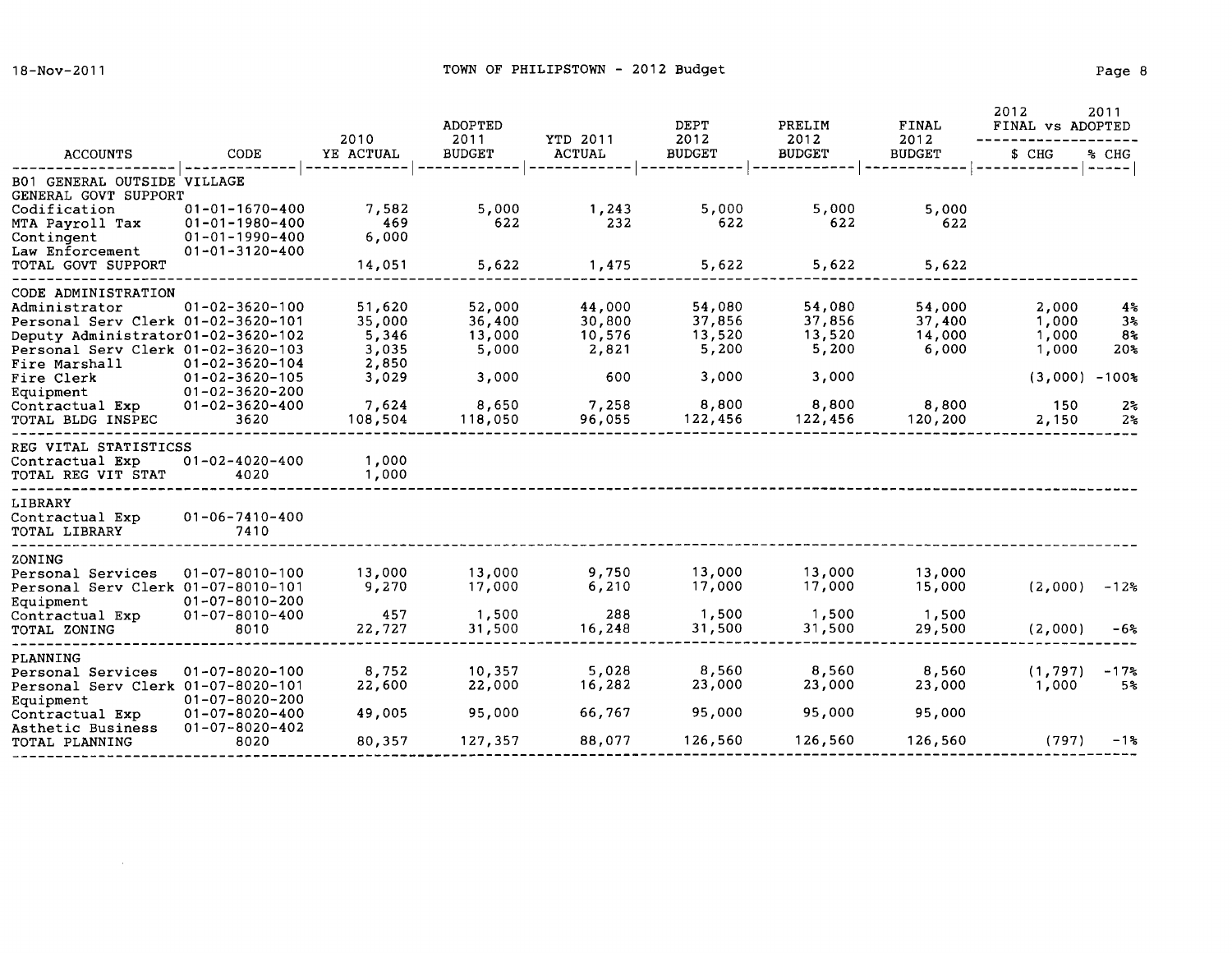|                                                                                                                                                                                                                  |                                                                                                                               | 2010                                         | <b>ADOPTED</b><br>2011               | YTD 2011                            | DEPT<br>2012                         | PRELIM<br>2012                       | FINAL<br>2012                        | 2012<br>2011<br>FINAL vs ADOPTED |                               |
|------------------------------------------------------------------------------------------------------------------------------------------------------------------------------------------------------------------|-------------------------------------------------------------------------------------------------------------------------------|----------------------------------------------|--------------------------------------|-------------------------------------|--------------------------------------|--------------------------------------|--------------------------------------|----------------------------------|-------------------------------|
| <b>ACCOUNTS</b>                                                                                                                                                                                                  | CODE                                                                                                                          | YE ACTUAL                                    | <b>BUDGET</b>                        | <b>ACTUAL</b>                       | <b>BUDGET</b>                        | <b>BUDGET</b>                        | <b>BUDGET</b>                        | \$ CHG                           | % CHG                         |
| CONSERVATION ADV COUNCIL                                                                                                                                                                                         |                                                                                                                               |                                              |                                      |                                     |                                      |                                      |                                      |                                  |                               |
| Wetlands Inspector<br>CAC Members<br>Clerk<br>Equipment                                                                                                                                                          | $01 - 07 - 8090 - 100$<br>$01 - 07 - 8090 - 101$<br>$01 - 07 - 8090 - 102$<br>$01 - 07 - 8090 - 200$                          | 23,561<br>3,625<br>4,405                     | 24,000<br>4,000<br>4,400             | 14,712<br>3,000<br>3,367            | 24,000<br>4,000<br>4,400             | 24,000<br>4,000<br>4,400             | 25,000<br>4,000<br>5,400             | 1,000<br>1,000                   | 4%<br>23 <sub>3</sub>         |
| Contractual Exp<br>TOT CONSERV COUNCIL                                                                                                                                                                           | 01-07-8090-400<br>8090                                                                                                        | 854<br>32,445                                | 200<br>32,600                        | 21,079                              | 200<br>32,600                        | 200<br>32,600                        | 200<br>34,600                        | 2,000                            | 6%                            |
| EMPLOYEE BENEFITS<br>State Retirement<br>Social Security<br>Medical Ins<br>Dental Ins<br>TOTAL BENEFITS                                                                                                          | $01 - 08 - 9010 - 800$<br>$01 - 08 - 9030 - 800$<br>01-08-9060-800<br>01-08-9050-800<br>9060                                  | 11,000<br>7,885<br>37,911<br>1,288<br>58,084 | 24,509<br>14,000<br>50,298<br>88,807 | 24,509<br>8,995<br>41,242<br>74,746 | 20,000<br>15,576<br>53,718<br>89,294 | 20,000<br>15,576<br>53,718<br>89,294 | 20,000<br>15,576<br>53,718<br>89,294 | (4,509)<br>1,576<br>3,420<br>487 | $-18.3$<br>11동<br>$7\%$<br>1% |
| TOTAL GEN OUT/VILLAGE - B01                                                                                                                                                                                      |                                                                                                                               | 317,168                                      | 403,936                              | 297,680                             | 408,032                              | 408,032                              | 405,776                              | 1,840                            | 0%                            |
| B01-GEN OUT-VILLAGE<br>In Lieu of Taxes<br>Safety Insp Fees<br>Interest & Earnings 01-2401<br>Gifts & Donations<br>Maps, Zoning<br>NYS Per Capita<br>Bldg & Fire Code<br>Dept Envir Conserv<br>Fed & State Grant | - REV<br>$01 - 1081$<br>$01 - 1560$<br>$01 - 2705$<br>$01 - 2770$<br>$01 - 3001$<br>$01 - 3088$<br>$01 - 3089$<br>$01 - 4989$ | 151,758<br>259                               | 140,000<br>300                       | 114,750                             | 179,750<br>300                       | 179,750<br>300                       | 140,000<br>300                       |                                  |                               |
| TOT GEN FD OUT/VIL - B01                                                                                                                                                                                         |                                                                                                                               | 152,017                                      | 140,300                              | 114,750                             | 180,050                              | 180,050                              | 140,300                              |                                  |                               |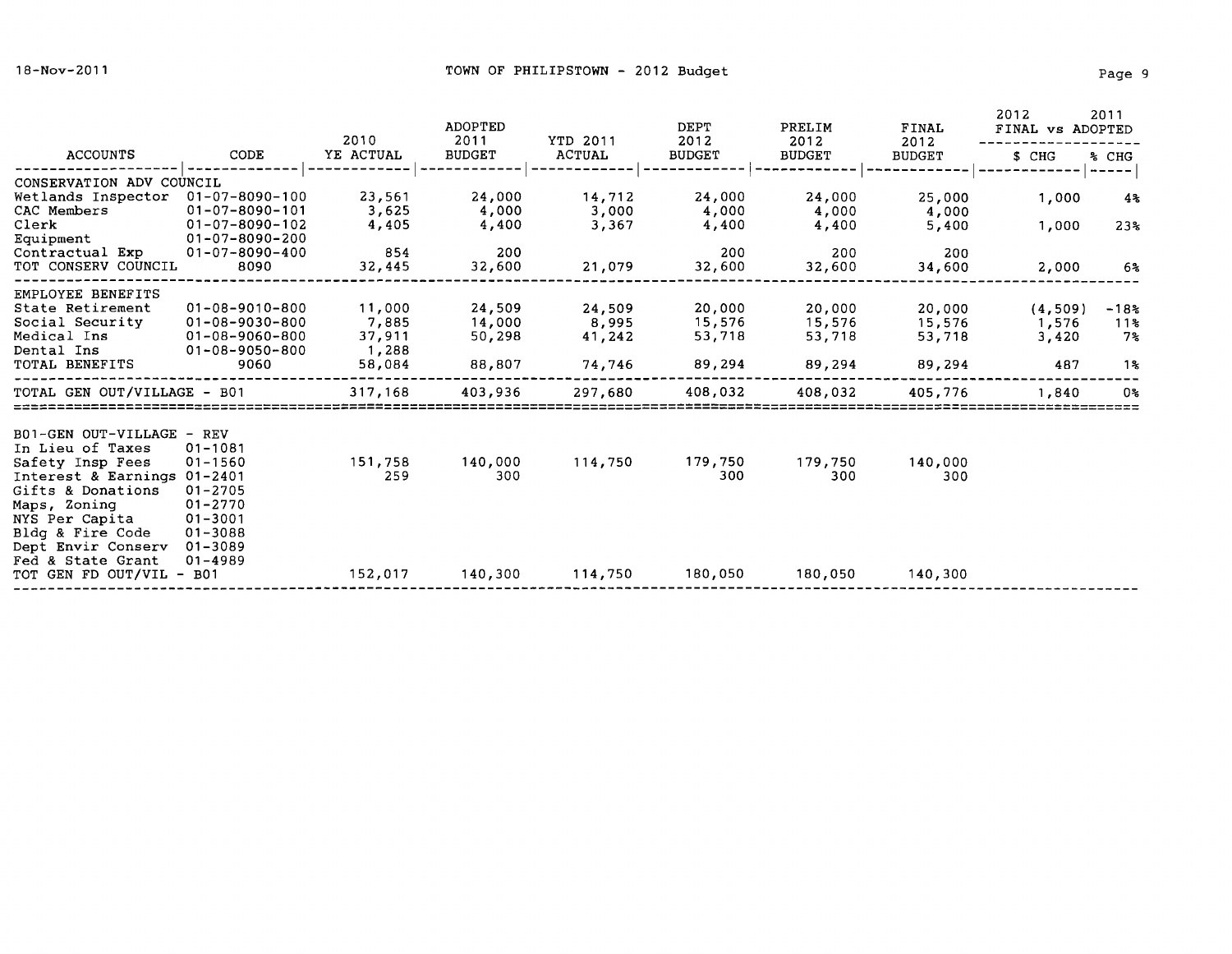| <b>ACCOUNTS</b>                             | CODE                                             | 2010             | <b>ADOPTED</b><br>2011 | YTD 2011           | DEPT<br>2012       | PRELIM<br>2012     | <b>FINAL</b><br>2012<br><b>BUDGET</b> | 2012<br>2011<br>FINAL vs ADOPTED |                 |
|---------------------------------------------|--------------------------------------------------|------------------|------------------------|--------------------|--------------------|--------------------|---------------------------------------|----------------------------------|-----------------|
|                                             |                                                  | YE ACTUAL        | <b>BUDGET</b>          | <b>ACTUAL</b>      | <b>BUDGET</b>      | <b>BUDGET</b>      |                                       | \$ CHG                           | % CHG           |
| HIGHWAY OUTSIDE VIL DB02<br>GENERAL REPAIRS |                                                  |                  |                        |                    |                    |                    |                                       |                                  | $--- - - - -$   |
| Personal Services                           | $02 - 04 - 5110 - 100$                           | 419,485          | 420,035                | 350,385            | 421,000            | 421,000            | 425,618                               | 5,583                            | 1%              |
| Contractual Exp                             | $02 - 04 - 5110 - 400$                           | 131,619          | 196,887                | 222,974            | 66,887             | 66,887             | 130,000                               | (66, 887)                        | -34%            |
| Engineering<br>Gas/Diesel                   | $02 - 04 - 5110 - 401$<br>$02 - 04 - 5110 - 402$ | 7,305            | 15,000                 | 11,732             | 15,000<br>130,000  | 15,000<br>130,000  | 15,000<br>130,000                     | 130,000                          |                 |
| TOT GENERAL REPAIRS                         | 5110                                             | 558,409          | 631,922                | 585,091            | 632,887            | 632,887            | 700,618                               | 68,696                           | 11%             |
| <b>IMPROVEMENTS</b>                         |                                                  |                  |                        |                    |                    |                    |                                       |                                  |                 |
| Personal Services                           | $02 - 04 - 5112 - 100$                           | 71,228           | 76,069                 | 62,907             | 90,235             | 90,235             | 80,000                                | 3,931                            | 5%              |
| Capital Outlay<br>SUB TRANS PROJS           | $02 - 04 - 5112 - 200$<br>$02 - 04 - 5112 - 400$ | 48,693           | 201,580                | 59,330             | 201,580            | 201,580            | 201,580                               |                                  |                 |
| SHIPS                                       | $02 - 04 - 5112 - 401$                           |                  |                        |                    |                    |                    |                                       |                                  |                 |
| TOTAL IMPROVEMENTS                          | 5112                                             | 119,921          | 277,649                | 122,237            | 291,815            | 291,815            | 281,580                               | 3,931                            | 1%              |
| <b>CHIPS</b>                                |                                                  |                  |                        |                    |                    |                    |                                       |                                  |                 |
| Contractual Exp<br>TOTAL CHIPS              | $02 - 04 - 5122 - 400$<br>5122                   | 97,915<br>97,915 | 105,228<br>105,228     | 4,364<br>4,364     | 105,251<br>105,251 | 105,251<br>105,251 | 105,251<br>105,251                    | 23<br>23                         | 0%<br>0%        |
|                                             |                                                  |                  |                        |                    |                    |                    |                                       |                                  |                 |
| MACHINERY                                   | $02 - 04 - 5130 - 100$                           | 183,288          | 177,771                | 156,804            | 196,248            | 196,248            | 186,621                               | 8,850                            | 5 <sub>8</sub>  |
| Personal Services<br>Equipment              | $02 - 04 - 5130 - 200$                           | 14,564           | 15,000                 | 15,650             | 15,000             | 15,000             | 15,000                                |                                  |                 |
| Lease                                       | $02 - 04 - 5130 - 201$                           | 99,050           | 112,964                | 113,471            | 124,343            | 124,343            | 126,557                               | 13,593                           | 12 <sup>2</sup> |
| Contractual Exp                             | $02 - 04 - 5130 - 400$                           | 118,641          | 166,512                | 132,612            | 175,000            | 175,000            | 175,000                               | 8,488                            | 5%              |
| Mach Fleet Ins                              | $02 - 04 - 5130 - 401$                           | 18,068           | 18,068                 | 16,904             | 18,068             | 18,068             | 18,068                                |                                  |                 |
| Truck Radios                                | $02 - 04 - 5130 - 402$                           | 18,545           | 18,420                 | 16,965             | 18,900             | 18,900             | 18,900                                | 480                              | 3 <sub>5</sub>  |
| TOTAL MACHINERY                             | 5130                                             | 452,156          | 508,735                | 452,406            | 547,559            | 547,559            | 540,146                               | 31,411                           | 6%              |
| MISCELLANEOUS                               |                                                  |                  |                        |                    |                    |                    |                                       |                                  |                 |
| Personal Services                           | $02 - 04 - 5140 - 100$                           | 50,931           | 51,264                 | 33,450             | 52,000             | 52,000             | 52,000                                | 736                              | 1%              |
| Contractual Exp                             | $02 - 04 - 5140 - 400$                           | 47,054<br>22,368 | 51,000<br>22,368       | 35,369<br>22,368   | 52,500<br>22,368   | 52,500<br>22,368   | 52,500<br>22,368                      | 1,500                            | 3 <sup>o</sup>  |
| Multiperil Ins<br>Safety                    | $02 - 04 - 5140 - 401$<br>$02 - 04 - 5140 - 402$ | 2,460            | 3,858                  | 1,029              | 3,858              | 3,858              | 3,858                                 |                                  |                 |
| TOT MISCELLANEOUS                           | 5140                                             | 122,813          | 128,490                | 92,216             | 130,726            | 130,726            | 130,726                               | 2,236                            | $2\%$           |
| SNOW REMOVAL                                |                                                  |                  |                        |                    |                    |                    |                                       |                                  |                 |
| Personal Services                           | $02 - 04 - 5142 - 100$                           | 90,464           | 101,701                | 108,194            | 140,737            | 140,737            | 123,766                               | 22,065                           | 22%             |
| Contractual Exp                             | $02 - 04 - 5142 - 400$                           | 186,051          | 218,053                | 176,259            | 200,000            | 200,000            | 200,000                               | (18, 053)                        | -8%             |
| TOT SNOW REMOVAL                            | 5142                                             | 276,515          | 319,754                | 284,453            | 340,737            | 340,737            | 323,766                               | 4,012                            | 1%              |
| EMERGENCY DISASTER                          |                                                  |                  |                        |                    |                    |                    |                                       |                                  |                 |
| Contractual Exp<br>TOT EMERG DISASTER       | $02 - 04 - 8760 - 400$<br>8760                   |                  |                        | 163,442<br>163,442 |                    |                    |                                       |                                  |                 |
|                                             |                                                  |                  |                        |                    |                    |                    |                                       |                                  |                 |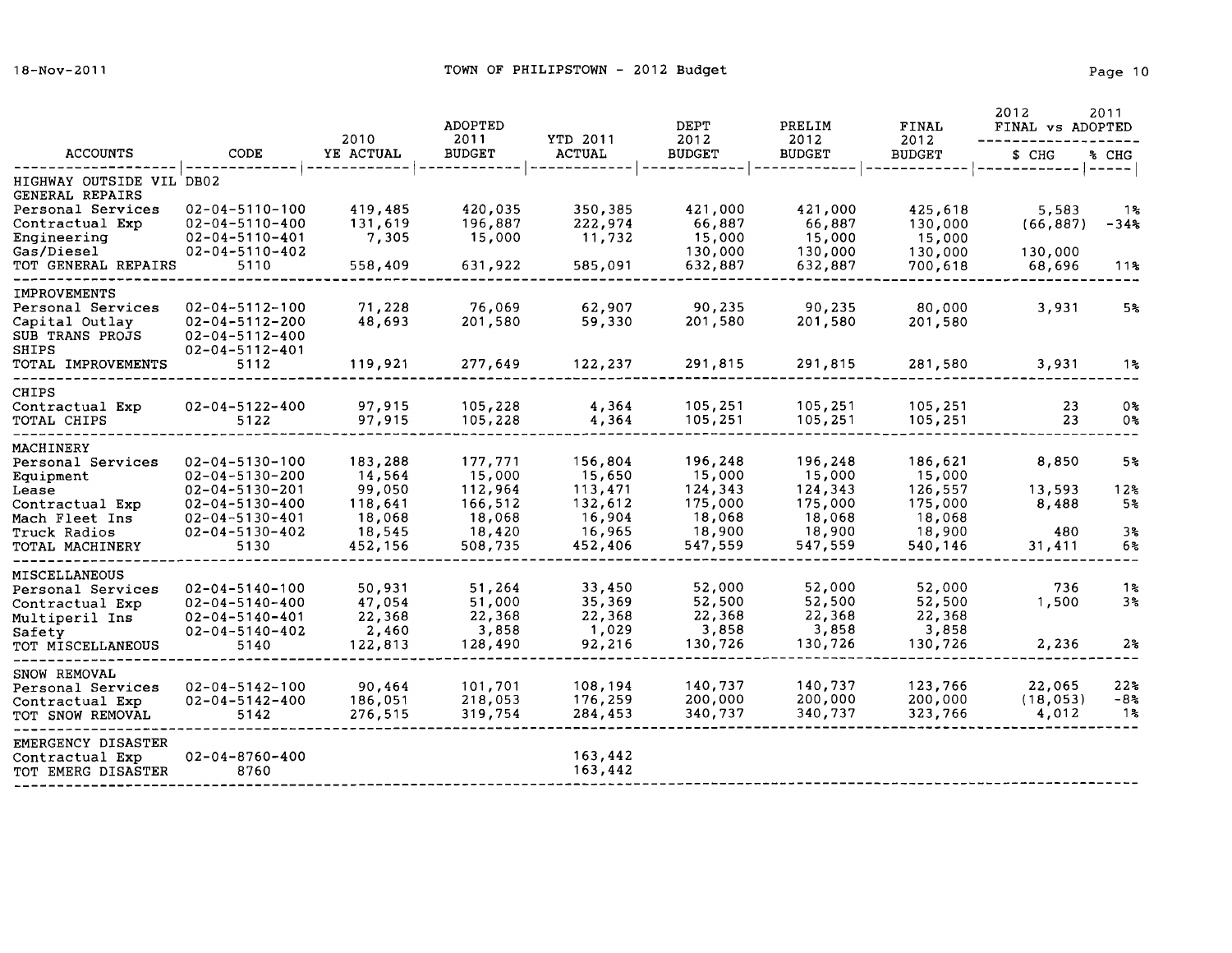| <b>ACCOUNTS</b>                                                                                                                                   |                                                                                                      | 2010<br>YE ACTUAL            | <b>ADOPTED</b><br>2011<br><b>BUDGET</b>        | YTD 2011<br><b>ACTUAL</b>             | DEPT<br>2012                                   | PRELIM<br>2012<br><b>BUDGET</b>                | FINAL<br>2012<br><b>BUDGET</b>                 | 2012<br>2011<br>FINAL vs ADOPTED |                                                  |
|---------------------------------------------------------------------------------------------------------------------------------------------------|------------------------------------------------------------------------------------------------------|------------------------------|------------------------------------------------|---------------------------------------|------------------------------------------------|------------------------------------------------|------------------------------------------------|----------------------------------|--------------------------------------------------|
|                                                                                                                                                   | CODE                                                                                                 |                              |                                                |                                       | <b>BUDGET</b>                                  |                                                |                                                | \$ CHG                           | SCHG                                             |
| EMPLOYEE BENEFITS<br>State Retirement<br>Social Security<br>Workmens Comp<br>Unemployment Ins                                                     | $02 - 08 - 9010 - 800$<br>$02 - 08 - 9030 - 800$<br>$02 - 08 - 9040 - 800$<br>$02 - 08 - 9050 - 800$ | 93,746<br>62,541<br>39,801   | 87,000<br>63,253<br>42,000<br>500              | 90,000<br>54,336<br>42,000            | 126,956<br>68,866<br>42,000<br>500             | 126,956<br>68,866<br>42,000<br>500             | 126,956<br>66,405<br>42,000<br>500             | 39,956<br>3,152                  | $- - -$<br>46%<br>5%                             |
| Disability Ins<br>Medical Ins<br>Dental Ins<br>MTA Payroll Tax<br>TOTAL BENEFITS                                                                  | $02 - 08 - 9055 - 800$<br>02-08-9060-800<br>$02 - 08 - 9060 - 801$<br>$01 - 1980 - 400$<br>9000      | 316,563<br>16,399<br>529,050 | 1,000<br>347,000<br>14,175<br>2,811<br>557,739 | 283,815<br>11,505<br>2,113<br>483,769 | 1,000<br>381,362<br>13,815<br>2,811<br>637,310 | 1,000<br>381,362<br>13,815<br>2,811<br>637,310 | 1,000<br>366,637<br>13,815<br>2,951<br>620,264 | 19,637<br>(360)<br>140<br>62,525 | 6%<br>$-3%$<br>5 <sub>3</sub><br>11 <sub>5</sub> |
| DEBT SERVICE<br>Serial Bonds Prin<br>Serial Bonds Int<br>BAN/Prin Dome<br>BAN/Int Dome<br>TOTAL DEBT SERVICE                                      | $02 - 09 - 9710 - 600$<br>$02 - 09 - 9710 - 700$<br>$02 - 09 - 9750 - 600$<br>02-09-9750-700         | 42,704<br>1,367<br>44,071    |                                                |                                       |                                                |                                                |                                                |                                  |                                                  |
| TOT HWY OUTSIDE VIL -DB02                                                                                                                         |                                                                                                      | 2,200,850                    | 2,529,517                                      | 2,187,978                             | 2,686,285                                      | 2,686,285                                      | 2,702,351                                      | 172,834                          | $7\%$                                            |
| HIGHWAY OUTSIDE VIL - DB02<br>Services for Gov'ts 02-2300<br>Interest & Earnings 02-2401<br>Sale of Scrap<br>Ins Recoveries<br>Ref PrYr NYS Storm | $02 - 2650$<br>$02 - 2680$<br>$02 - 2701$                                                            | 30,518<br>4,196              | 25,000<br>5,000                                | 29,883<br>33,333                      | 27,000<br>4,000                                | 27,000<br>4,000                                | 30,000<br>4,000                                | 5,000<br>(1,000)                 | 20 <sub>5</sub><br>$-20%$                        |
| Unclass Revenue<br>Consolidated Hwy<br><b>SHIPS</b><br>NYS Sub Trans Fs<br>Multi Modal                                                            | 02-2770<br>$02 - 3501$<br>$02 - 3502$<br>02-3589<br>02-0000                                          | 105,228                      | 105,228                                        | 13,641                                | 105,251                                        | 105,251                                        | 105,251                                        | 23                               | 0%                                               |
| NYS FEMA<br>TOT HIGHWAY OUTSIDE VIL-DB02                                                                                                          | 02-3960                                                                                              | 139,942                      | 135,228                                        | 76,857                                | 136,251                                        | 136,251                                        | 139,251                                        | 4,023                            | 3%                                               |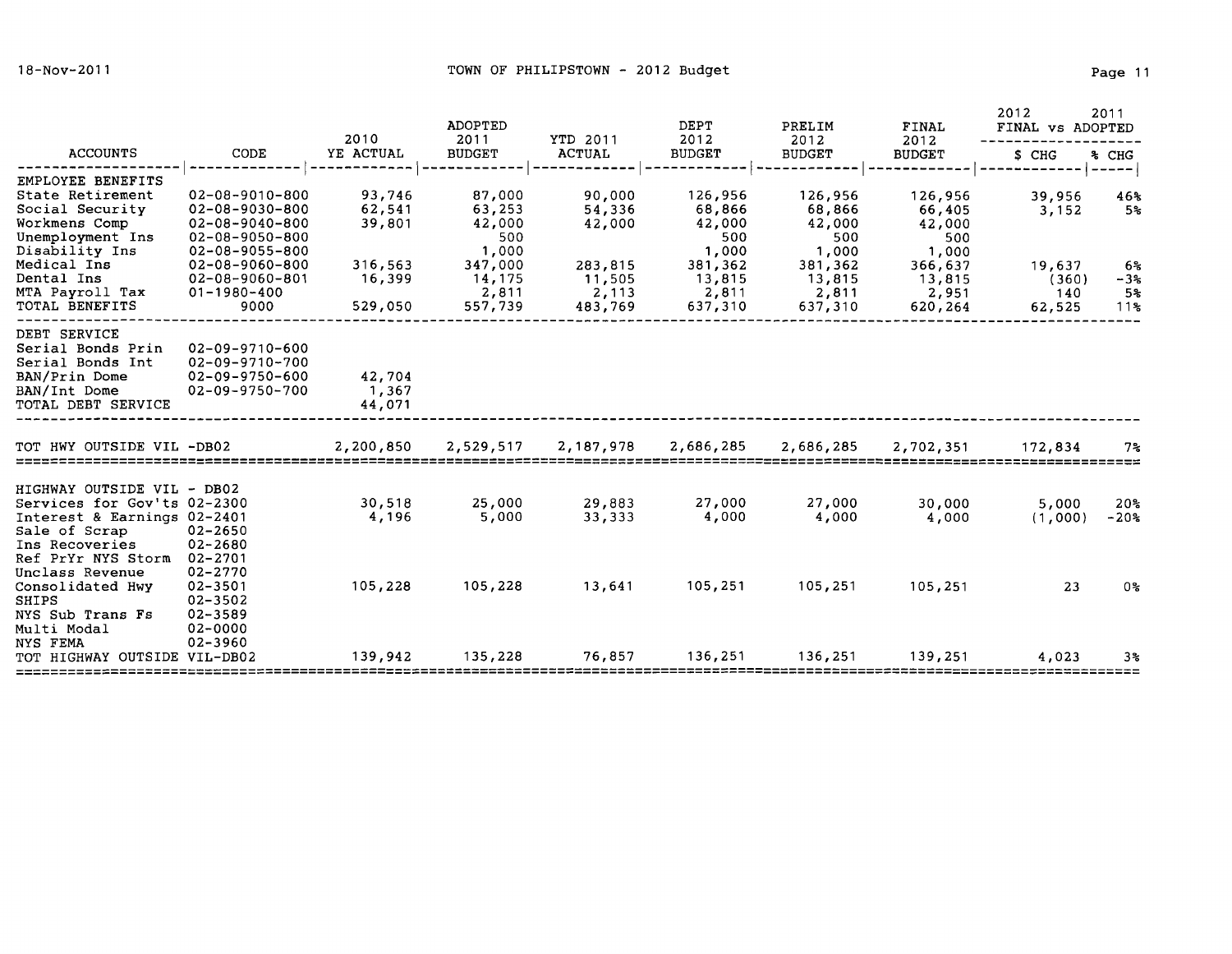|                                                                                                               |                                                                                                                                 | 2010                                   | <b>ADOPTED</b><br>2011                 | <b>YTD 2011</b>                        | <b>DEPT</b><br>2012                    | PRELIM<br>2012                         | FINAL<br>2012                          | 2012<br>2011<br>FINAL vs ADOPTED |                                       |
|---------------------------------------------------------------------------------------------------------------|---------------------------------------------------------------------------------------------------------------------------------|----------------------------------------|----------------------------------------|----------------------------------------|----------------------------------------|----------------------------------------|----------------------------------------|----------------------------------|---------------------------------------|
| ACCOUNTS                                                                                                      | CODE                                                                                                                            | YE ACTUAL                              | <b>BUDGET</b>                          | <b>ACTUAL</b>                          | <b>BUDGET</b>                          | <b>BUDGET</b>                          | <b>BUDGET</b>                          | \$ CHG                           | % CHG                                 |
| CONTINENTAL VILLAGE<br>Paid on Fire Cont<br>Contractual Exp<br>Service Award<br>Debt Ser/Prin<br>Debt Ser/Int | $#182 - SF11$<br>$11 - 02 - 3410 - 400$<br>$11 - 02 - 3410 - 401$<br>$11 - 02 - 3410 - 402$<br>00-09-9730-600<br>00-09-9730-700 | 177,000<br>14,829<br>65,000            | 165,000<br>14,829<br>69,500            | 165,000<br>14,829<br>69,500            | 171,200<br>14,829<br>68,000            | 171,200<br>14,829<br>68,000            | 171,200<br>14,829<br>68,000            | 6,200<br>(1, 500)                | $4\%$<br>$-22$                        |
| TOT CONT VIL - SF11                                                                                           | 3410                                                                                                                            | 256,829                                | 249,329                                | 249,329                                | 254,029                                | 254,029                                | 254,029                                | 4,700                            | $2\,$                                 |
| PHILIPSTOWN #1 - SF13<br>Paid on Fire Cont<br>Contractual Exp<br>Service Award<br>TOTAL PHSTN #1 - SF1        | 13-02-3412-400<br>$13 - 02 - 3412 - 401$<br>$13 - 02 - 3412 - 402$<br>3412                                                      | 45,000<br>3,610<br>11,050<br>59,660    | 45,000<br>4,306<br>594<br>49,900       | 45,000<br>4,306<br>594<br>49,900       | 45,900<br>5,197<br>15,444<br>66,541    | 45,900<br>5,197<br>15,444<br>66,541    | 45,900<br>5,197<br>15,444<br>66,541    | 900<br>891<br>14,850<br>16,641   | 2ક<br>21 <sub>5</sub><br>2500%<br>33% |
| GARRISON $#5$ - SF14<br>Paid on Fire Cont<br>Contractual Exp<br>Service Award<br>TOT GARR $#5$ - SF14         | $14 - 02 - 3413 - 400$<br>14-02-3413-401<br>$14 - 02 - 3413 - 402$<br>3413                                                      | 692,053<br>23,282<br>25,347<br>740,682 | 524,732<br>24,715<br>36,324<br>585,771 | 524,732<br>24,715<br>36,324<br>585,771 | 535,227<br>24,715<br>36,327<br>596,269 | 535,227<br>24,715<br>36,327<br>596,269 | 535,227<br>24,715<br>36,327<br>596,269 | 10,495<br>3<br>10,498            | $2*$<br>0%<br>2 <sub>5</sub>          |
| NORTH HIGHLANDS - SF15<br>Per their budget<br>TOT N HIGHLANDS - SF                                            | $15 - 02 - 3414 - 400$<br>3414                                                                                                  | 700,989<br>700,989                     | 710,242<br>710,242                     | 710,242<br>710,242                     | 717,624<br>717,624                     | 717,624<br>717,624                     | 717,624<br>717,624                     | 7,382<br>7,382                   | 1%<br>$1\,$                           |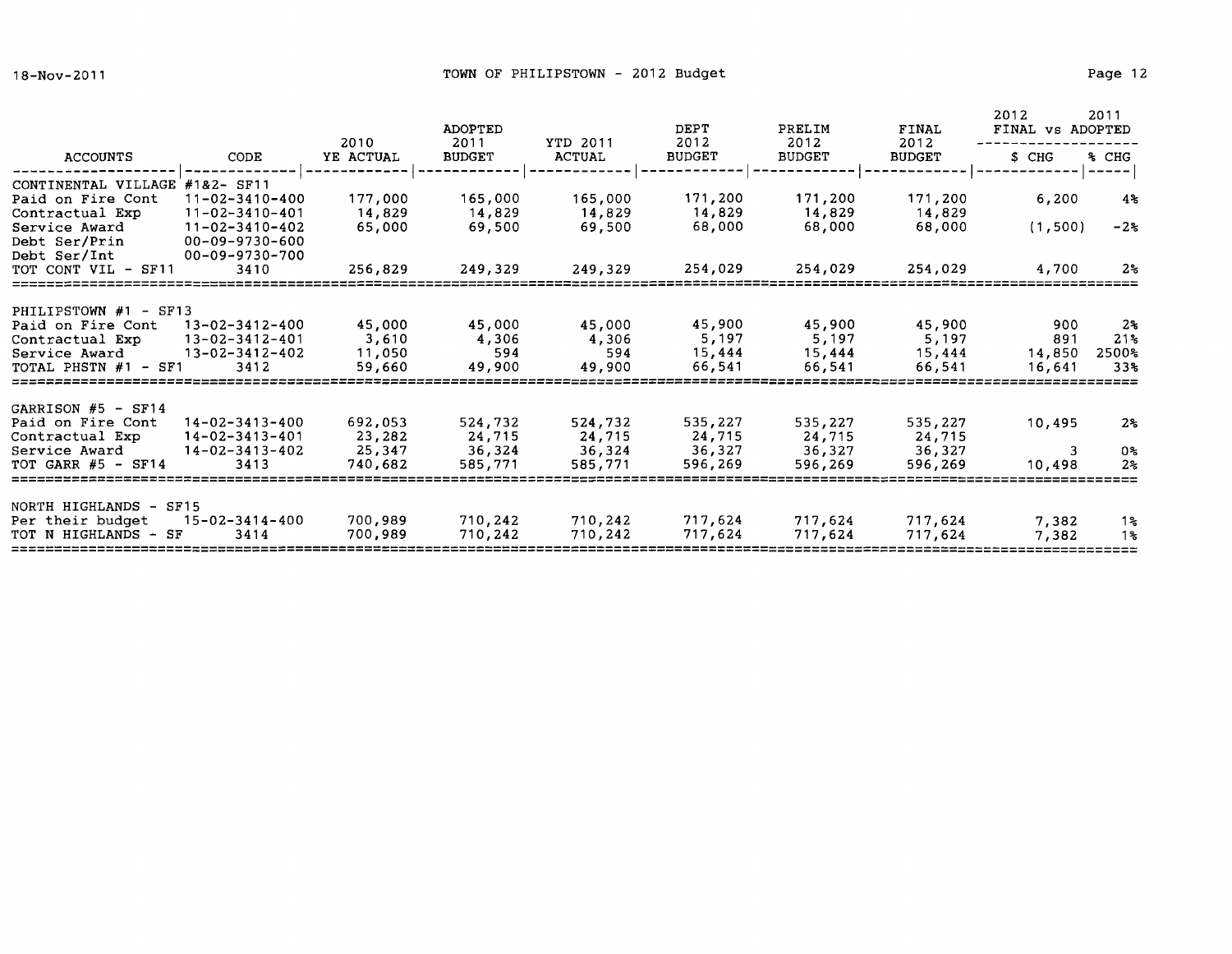|                                                                                                                                                                                     |                                                                                                      |                                                       |                                                      | 2010                                                  | <b>ADOPTED</b><br>2011                     | YTD 2011                                   | <b>DEPT</b><br>2012                        | PRELIM<br>2012                                                          | FINAL<br>2012                            | 2012<br>2011<br>FINAL vs ADOPTED |  |
|-------------------------------------------------------------------------------------------------------------------------------------------------------------------------------------|------------------------------------------------------------------------------------------------------|-------------------------------------------------------|------------------------------------------------------|-------------------------------------------------------|--------------------------------------------|--------------------------------------------|--------------------------------------------|-------------------------------------------------------------------------|------------------------------------------|----------------------------------|--|
| <b>ACCOUNTS</b>                                                                                                                                                                     | CODE                                                                                                 | YE ACTUAL                                             | <b>BUDGET</b>                                        | <b>ACTUAL</b>                                         | <b>BUDGET</b>                              | <b>BUDGET</b>                              | <b>BUDGET</b>                              | \$ CHG                                                                  | % CHG                                    |                                  |  |
| GARRISON LANDING WATER DISTRICT - SW10<br>Contractual<br>Debt Service Princ 10-07-9730-600<br>Debt Service Int<br>TOTAL                                                             | $10 - 07 - 8310 - 400$<br>10-07-9730-700                                                             | 9,800<br>8,071<br>17,871                              | 2,000<br>9,800<br>8,200<br>20,000                    | 9,800<br>7,954<br>17,754                              | 10,303<br>7,697<br>18,000                  | 10,303<br>7,697<br>18,000                  | 10,303<br>7,697<br>18,000                  | (2,000)<br>503<br>(503)<br>(2,000)                                      | ---<br>$-100%$<br>5%<br>$-6\%$<br>$-105$ |                                  |  |
| GARRISON LANDING WATER DISTRICT - SW10<br>Metered Sales<br>TOTAL<br>====================                                                                                            | $10 - 2140$                                                                                          | 18,000<br>18,000                                      | 20,000<br>20,000                                     | 9,000<br>9,000                                        | 18,000<br>18,000                           | 18,000<br>18,000                           | 18,000<br>18,000                           | (2,000)<br>(2,000)                                                      | $-108$<br>$-10$ %                        |                                  |  |
| CONTINENTAL WATER DISTRICT -<br>PERSONAL SERVICES                                                                                                                                   | SW20                                                                                                 |                                                       |                                                      |                                                       |                                            |                                            |                                            |                                                                         |                                          |                                  |  |
| Salaries<br>NYS Retirement<br>Social Security                                                                                                                                       | $20 - 07 - 8310 - 100$<br>20-08-9010-800<br>20-08-9030-800                                           | 74,125<br>3,523<br>5,670                              | 74,125<br>4,000<br>5,400                             | 62,480<br>5,229<br>4,779                              | 75,750<br>4,000<br>5,500                   | 75,750<br>4,000<br>5,500                   | 75,750<br>4,000<br>5,500                   | 1,625<br>100                                                            | 2 <sub>5</sub><br>$2\frac{6}{5}$         |                                  |  |
| Worker Comp<br>TOT PERSONAL SERVICE                                                                                                                                                 | $20 - 08 - 9040 - 800$                                                                               | 3,000<br>86,318                                       | 3,000<br>86,525                                      | 5,000<br>77,488                                       | 3,000<br>88,250                            | 3,000<br>88,250                            | 3,000<br>88,250                            | 1,725                                                                   | 2 <sup>o</sup>                           |                                  |  |
| EQUIPMENT<br>Repairs<br>Power<br>Water Purif<br>Purch Meters<br>TOTAL EQUIPMENT                                                                                                     | $20 - 07 - 8320 - 200$<br>$20 - 07 - 8320 - 201$<br>$20 - 07 - 8330 - 400$<br>$20 - 07 - 8340 - 200$ | 15,980<br>5,117<br>32,377<br>53,474                   | 32,000<br>6,000<br>60,000<br>98,000                  | 13,097<br>4,402<br>15,521<br>33,020                   | 40,000<br>6,000<br>60,000<br>106,000       | 40,000<br>6,000<br>60,000<br>106,000       | 40,000<br>6,000<br>60,000<br>106,000       | 8,000<br>8,000                                                          | 25 <sub>5</sub><br>$8\%$                 |                                  |  |
| CONTRACTUAL<br>Admin Exp<br>Cmnt lining Bond Prn20-09-9750-600<br>Cmnt lining Bond Int20-09-9750-700<br>Multiperil Ins<br>MTA Payroll Tax<br>Trans to Cap Fund<br>TOTAL CONTRACTUAL | $20 - 07 - 8310 - 400$<br>$20 - 01 - 1910 - 400$<br>$00 - 01 - 1980 - 400$<br>$00 - 01 - 9950 - 000$ | 15,167<br>110,000<br>8,313<br>4,479<br>198<br>138,157 | 9,890<br>120,000<br>2,850<br>4,500<br>252<br>137,492 | 18,616<br>120,000<br>2,850<br>4,500<br>123<br>146,089 | 10,000<br>4,500<br>257<br>52,856<br>67,613 | 10,000<br>4,500<br>257<br>52,856<br>67,613 | 10,000<br>4,500<br>257<br>52,856<br>67,613 | 110<br>$(120,000)$ -100%<br>$(2,850)$ -100%<br>5<br>52,856<br>(69, 879) | 1%<br>$2\,$<br>$-51\%$                   |                                  |  |
| TOTAL CONTINENTAL WATER-SW20                                                                                                                                                        |                                                                                                      | 277,949                                               | 322,017                                              | 256,597                                               | 261,863                                    | 261,863                                    | 261,863                                    | (60, 154)                                                               | $-195$                                   |                                  |  |
| CONTINENTAL WATER DIST - SW20<br>Metered Sales<br>Unpaid Metered Sales20-2141<br>Meter & Tap Charges 20-2145<br>Interest & Earnings 20-2401<br>Unclassified Rev                     | $20 - 2140$<br>$20 - 2690$                                                                           | 110,432<br>20,628<br>211                              | 107,855<br>22,000<br>1,000                           | 88,160<br>22,464<br>156                               | 107,955<br>21,465<br>200                   | 107,955<br>21,465<br>200                   | 107,955<br>21,465<br>200                   | 100<br>(535)<br>(800)                                                   | 0%<br>-2%<br>-80%                        |                                  |  |
| TOTAL CONT WATER DIST - SW20                                                                                                                                                        |                                                                                                      | 131,271                                               | 130,855                                              | 110,780                                               | 129,620                                    | 129,620                                    | 129,620                                    | (1, 235)                                                                | $-1$ %                                   |                                  |  |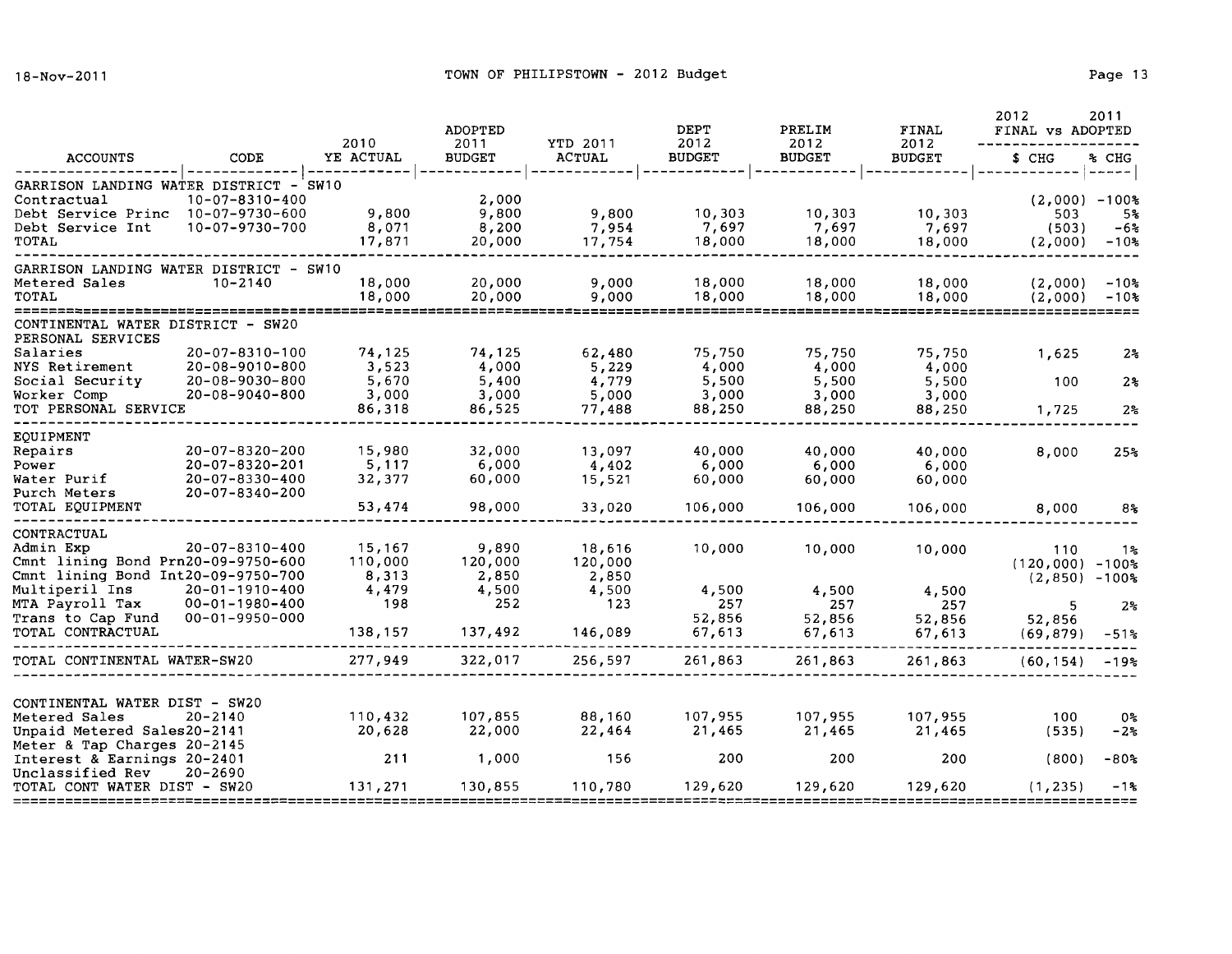$\sim 10^7$ 

| <b>ACCOUNTS</b>                                       | CODE                             | 2010      | <b>ADOPTED</b><br>2011 | YTD 2011<br><b>ACTUAL</b> | DEPT<br>2012<br><b>BUDGET</b> | PRELIM<br>2012<br><b>BUDGET</b> | <b>FINAL</b><br>2012<br><b>BUDGET</b> | 2012<br>2011<br>FINAL vs ADOPTED |                  |
|-------------------------------------------------------|----------------------------------|-----------|------------------------|---------------------------|-------------------------------|---------------------------------|---------------------------------------|----------------------------------|------------------|
|                                                       |                                  | YE ACTUAL | <b>BUDGET</b>          |                           |                               |                                 |                                       | \$ CHG                           | % CHG<br>$- - -$ |
| CONTINENTAL PARK DIST - SP21                          |                                  |           |                        |                           |                               |                                 |                                       |                                  |                  |
| PERSONAL SERVICES<br>Salaries                         | $21 - 06 - 7110 - 100$           | 70,189    | 73,000                 | 54,746                    | 74,000                        | 74,000                          | 74,000                                | 1,000                            | 1%               |
| NYS Retirement                                        | $21 - 08 - 9010 - 800$           |           |                        |                           | 1,000                         | 1,000                           | 1,000                                 | 1,000                            |                  |
| Social Security                                       | $21 - 08 - 9030 - 800$           | 5,309     | 5,680                  | 4,145                     | 5,700                         | 5,700                           | 5,700                                 | 20                               | 0 <sub>5</sub>   |
| Workers Comp                                          | $21 - 08 - 9040 - 800$           | 3,200     | 3,200                  | 5,137                     | 3,200                         | 3,200                           | 3,200                                 |                                  |                  |
| Medical Ins                                           | $21 - 08 - 9060 - 800$           | 7,429     | 7,664                  | 5,925                     | 8,817                         | 8,817                           | 8,817                                 | 1,153                            | 15%              |
| Dental                                                | 21-08-9060-801                   | 1,058     |                        |                           |                               |                                 |                                       |                                  |                  |
| TOT PERSONAL SERVICE                                  |                                  | 87,185    | 89,544                 | 69,953                    | 92,717                        | 92,717                          | 92,717                                | 3,173                            | 4%               |
| EOUIPMENT                                             |                                  |           |                        |                           |                               |                                 |                                       |                                  |                  |
| Misc. Equipment<br>TOTAL EQUIPMENT                    | 21-06-7110-200<br>7110           |           |                        |                           |                               |                                 |                                       |                                  |                  |
|                                                       |                                  |           |                        |                           |                               |                                 |                                       |                                  |                  |
| CONTRACTUAL EXPENSES                                  |                                  |           |                        |                           |                               |                                 |                                       |                                  |                  |
| Liab Ins                                              | $21 - 01 - 1910 - 400$           | 5,708     | 10,000                 | 8,000                     | 10,000                        | 10,000                          | 10,000                                |                                  |                  |
| MTA Payroll Tax                                       | $01 - 1980 - 400$                | 53,180    | 255                    | 84                        | 255                           | 255                             | 255                                   |                                  |                  |
| All Other<br>Dam                                      | 21-06-7110-400<br>21-06-7110-401 |           | 41,000                 | 29,070                    | 42,000                        | 42,000                          | 42,000                                | 1,000                            | $2\,$            |
| Principal/Dam Rehab 21-09-9730-600                    |                                  |           |                        |                           |                               |                                 |                                       |                                  |                  |
| Interest                                              | 21-09-9730-700                   | 29,866    | 24,712                 | 24,643                    | 10,571                        | 10,571                          | 10,571                                | (14, 141)                        | $-57%$           |
| TOT CONTRACTUAL EXP                                   | 7110                             | 88,754    | 75,967                 | 61,797                    | 62,826                        | 62,826                          | 62,826                                | (13, 141)                        | $-17$ %          |
| TOT CONTINENTAL PARK DIST - SP21                      |                                  | 175,939   | 165,511                | 131,750                   | 155,543                       | 155,543                         | 155,543                               | (9,968)                          | -6%              |
|                                                       |                                  |           |                        |                           |                               |                                 |                                       |                                  |                  |
| CONTINTENTAL PARK DIST - SP21                         |                                  |           |                        |                           |                               |                                 |                                       |                                  |                  |
| Park & Rec Charges                                    | 21-2001                          |           |                        |                           |                               |                                 |                                       |                                  |                  |
| Taxes Putnam Valley 21-2110                           |                                  | 11,773    | 9,660                  | 10,832                    | 9,880                         | 9,880                           | 9,880                                 | 220                              | $2*$             |
| Taxes Cortlandt                                       | $21 - 2210$                      | 39,500    | 34,500                 | 21,720                    | 35,750                        | 35,750                          | 35,750                                | 1,250                            | 4 <sup>s</sup>   |
| Interest & Earnings 21-2401                           |                                  | 481       | 1,000                  | 288                       | 300                           | 300                             | 300                                   | (700)                            | $-70%$           |
| Gifts & Donations                                     | $21 - 2705$                      | 11,773    | 3,000                  | 2,655                     | 4,700                         | 4,700                           | 4,700                                 | 1,700                            | 57%              |
| Unclass Revenue<br>TOTAL CONTINTENTAL PARK DIST - SP2 | $21 - 2770$                      | 63,527    | 48,160                 | 35,495                    | 50,630                        | 50,630                          | 50,630                                | 2,470                            | 5%               |
|                                                       |                                  |           |                        |                           |                               |                                 |                                       |                                  |                  |